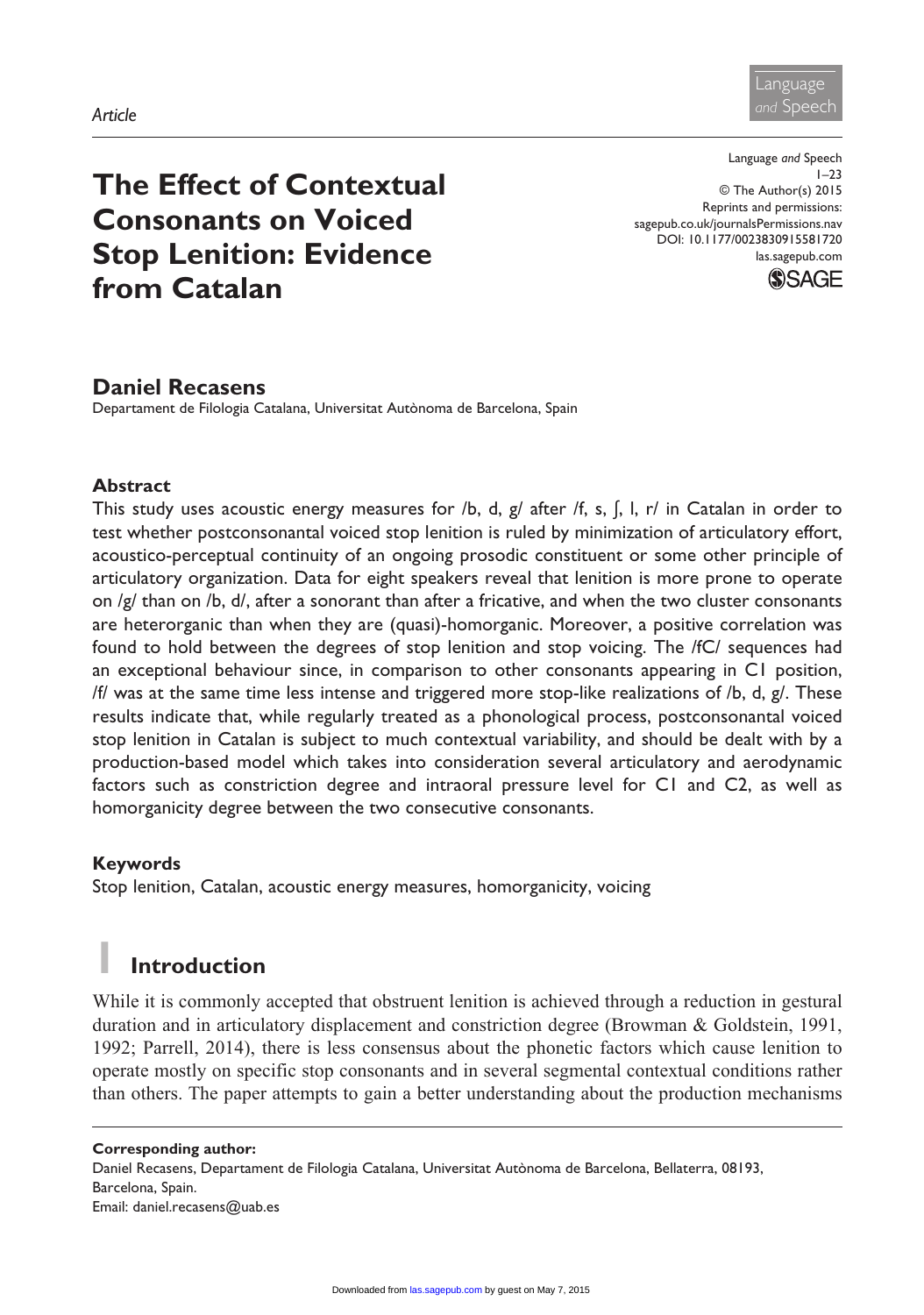involved in the spirantization of  $[b, d, g]$  into  $[\beta, \delta, \gamma]$ . This sound change occurred, for example, in Old French where the endproducts [ $\beta$ ,  $\delta$ ,  $\gamma$ ] of Latin /b, d, g/ changed manner of articulation ([β] > [v], as in *cheval* derived from CABALLU 'horse') or dropped ([ð, ɣ] > [ø] as in *suer* SUDARE 'to sweat' and *août* AGUSTU 'August').

Two major explanatory accounts of stop lenition have been proposed in the literature. According to a production-based approach, stop lenition involves minimization of articulatory effort through a decrease in articulatory displacement and articulatory speed (Kirchner, 2001). If so, stops should lenite more easily when occurring next to open vowels than to close vowels because, at least for dentoalveolars and velars, the stop closure is located further away from the constriction location for  $\alpha$  than from that for  $\beta$ ,  $\beta$ . This proposal has been subject to criticism. The meaning and implications of the term 'articulatory effort' remain unclear in several respects (Bauer, 2008; Blevins, 2004; Kaplan, 2010). Indeed, in light of the considerable degrees of freedom for the speech articulators during the production of consonants differing in place and manner of articulation, it is hard to imagine how the amount of articulatory effort ought to be quantified in physiological terms. Also, articulatory effort is not always correlated with articulatory displacement; thus, it could very well be that, in spite of the fact that articulatory displacement is less for [pp] than for [tp], holding the lips together for the geminate bilabial stop requires more, not less, effort than raising the tongue front and protruding the lips for the heterorganic dental–bilabial stop cluster (Ohala, 1990).

According to an acoustico-perceptual based approach, the goal of lenition is to diminish the extent to which the target consonant interrupts the stream of speech by raising its intensity level in more open contextual segments (Kirchner, 2001, 2004). Moreover, as several languages show, the degree of stop lenition is prone to be conditioned by opening variations in the contextual consonants rather than in the contextual vowels since consonants differ in openness and intensity amongst themselves to a much greater extent than vowels do. Indeed, while several studies report a trend for voiced stop lenition to operate after more versus less open vowels (Spanish: Colantoni & Marinescu, 2010; Hualde, Simonet, Shosted, & Nadeu, 2010; Catalan: Hualde, Nadeu, & Simonet, 2010), others have found no positive relationship between degree of lenition and contextual vowel opening (Spanish: Cole, Hualde, & Iskarous, 1999; Kingston, 2008; American English: Bouavichith & Davidson, 2013). The trend for lenition to correlate with degree of opening in the preceding consonant would account for why stops are typically realized as stops after stops and as approximants after sonorants in languages such as Spanish and Catalan (see below). A problem with this explanatory account is that it cannot predict why  $/b$ , d, g/ fail to spirantize after consonants which exhibit relatively high intensity levels such as nasal stops and fricatives, or why lenition depends on the place of articulation for the target stop (see section 1.1.1).

The present paper goes beyond the two approaches by exploring in detail the phonetic motivation for voiced stop lenition as a function of the preceding consonant in Catalan heterosyllabic consonant clusters. A production-based account of lenition is proposed which renders lenition degree in consonant clusters dependent on several articulatory and aerodynamic factors for C1 and C2, mostly constriction degree, intraoral pressure level and whether the two consecutive consonants are homorganic or heterorganic. The rationale underlying this theoretical approach is that, as pointed out above, concepts such as 'minimization of articulatory effort' or 'acoustico-perceptual optimization of an ongoing prosodic constituent' do not appear to be too suitable for predicting postconsonantal stop lenition in light of the complex mechanisms involved in the production of heterosyllabic consonant clusters (see Recasens & Pallarès, 2001b regarding this issue).

In Catalan (also Spanish), the bilabial, dental and velar voiced stop phonemes /b, d, g/ may be realized as stops if involving complete stoppage of airflow ([b, d, g]), and as shorter and frictionless approximants if allowing the passage of air through a central constriction ([β, ð, ɣ]). According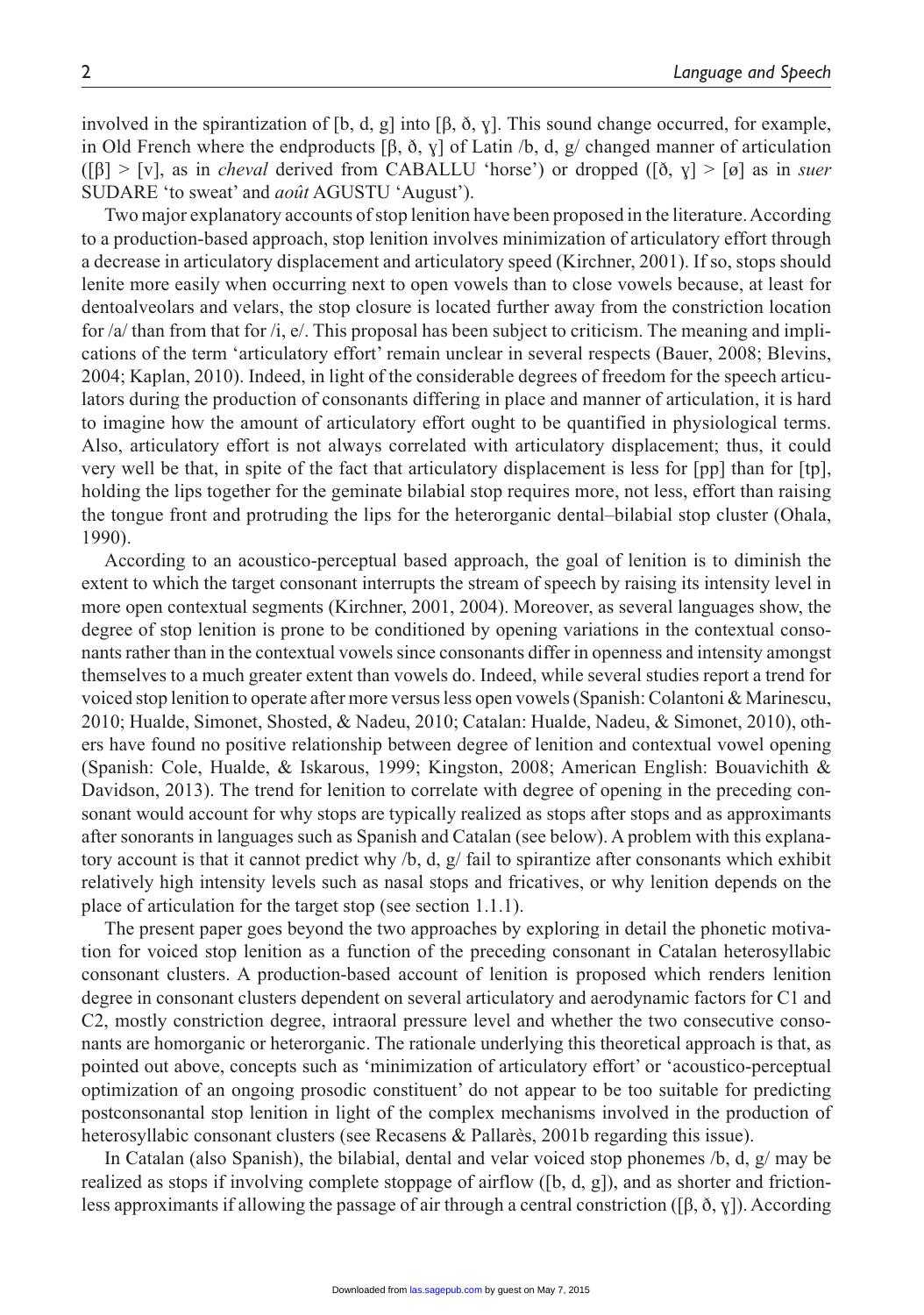to descriptive studies for those languages (see, for example, Navarro Tomás, 1971 for Spanish), syllable-initial [b, d, g] and [β,  $\delta$ , γ] are in complementary distribution. In Catalan (Recasens, 2014), the stop allophones are found after a pause and after heterosyllabic consonants which block the air passage at the location where  $/b$ , d,  $g/$  are articulated, namely, after a homorganic nasal in the case of  $/b$ , d, g/ and after the alveolar and alveolopalatal laterals  $/b/$  and  $/k/$  in the case of  $/d/$ ([mb] *àmbar* 'amber', [nd] *endins* 'inward', [ŋg] *enfangat* 'filled with mud', [ld] *el dia* 'the day', [ʎd] *full daurat* 'golden leaf'). Otherwise the approximant allophones occur, that is, after a vowel, a fricative, a rhotic or an approximant in the case of  $/b$ , d, g/ and after a lateral in the case of  $/b$ , g/ ([β] *acabat* 'finished', *cabra* 'goat', [ð] *cada* 'each', [ɣ] *figa* 'fig', [zð] *és dur* 'it is tough', [zɣ] *és gros* 'it is big', [rð] *perdó* 'pardon', [jβ] *rei bo* 'good king', [jɣ] *aigua* 'water', [lɣ] *alga* 'alga').

Within the theoretical framework sketched above, lenition degree for Catalan voiced stops will be investigated as a function of their place of articulation and of the manner of articulation characteristics of the preceding consonant (section 1.1). Moreover, in order to achieve a more precise understanding of how stop lenition operates, voiced stop lenition (as determined acoustically) will be related to voicing degree during the target consonant; the assumption being that voicing for /b, d, g/ should increase as the stop becomes more intense and less constricted (section 1.2). The implications of synchronic lenition for sound change implementation will also be looked into (section 1.3).

#### *1.1 Articulatory factors*

*1.1.1 Target stop.* A first research issue to be addressed is whether lenition degree and by extension frequency of occurrence of lenition depend on the place of articulation for the voiced stop target. Data from the literature on the Romance languages reveal a trend for lenition to apply most frequently to velars and least often to labials, dentals falling in between. Indeed, the lenition scale has been reported to be  $\frac{1}{g}$  >  $\frac{1}{d}$  >  $\frac{1}{b}$  in Florentine Italian and Balearic Catalan (Villafaña Dalcher, 2006; Wheeler, 2005, p. 320–324) and /d,  $g$   $>$  /b/ in Rome Italian (Hualde & Nadeu, 2011b). However, this place of articulation hierarchy does not hold necessarily when the frequency of occurrence of stop and approximant/fricative variants of  $/b$ , d,  $g/$  in the world's languages is taken into consideration (Gurevich, 2004, 2011; Kaplan, 2010), and also according to other experimental studies besides those just cited ( $\frac{d}{>b}$ , g/ in Argentine Spanish; Colantoni & Marinescu, 2010). Using an acoustic energy measure (see section 2), the present study will explore the extent to which differences in lenition degree among /b/, /d/ and /g/ conform to the place of articulation hierarchies reported for Spanish, Catalan and Italian dialectes elsewhere.

The reason why lenition affects more often /g/ than /b,  $d$ / may be sought in the formation of a widespread and less tight dorsal closure at the velar zone, which results in the stop release being less abrupt and exhibiting a longer and less intense frication noise (see also Kirchner, 2004 and Lavoie, 2001, p. 133–138). A similar explanation could account for sound change data for the Romance languages showing a trend for an incomplete closure and to a large extent voicing to bear upon voiceless velar stops rather than upon their labial and dental cognates (Cravens, 2002; Hualde, Simonet, & Nadeu, 2011; Torreira & Ernestus, 2011). Dental consonants, on the other hand, may favour lenition, presumably since they are especially short and exhibit a relatively small-sized tongue front closure or constriction. The trend for  $\frac{b}{c}$  to resist lenition to a larger extent than  $\frac{d}{d}$ ,  $\frac{g}{d}$ has been attributed to a lower air pressure level and a larger surface of vocal tract compliance including the entire tongue and part of the cheeks (Hualde & Nadeu, 2011a; Hualde, Nadeu, & Simonet, 2010). In our view, this explanation accounts for why /b/ preserves voicing better than /d, g/ (Ohala & Riordan, 1979) but cannot fully explain consonant-dependent differences in frequency of lenition, which ought to depend on other articulatory factors such as degree of constriction.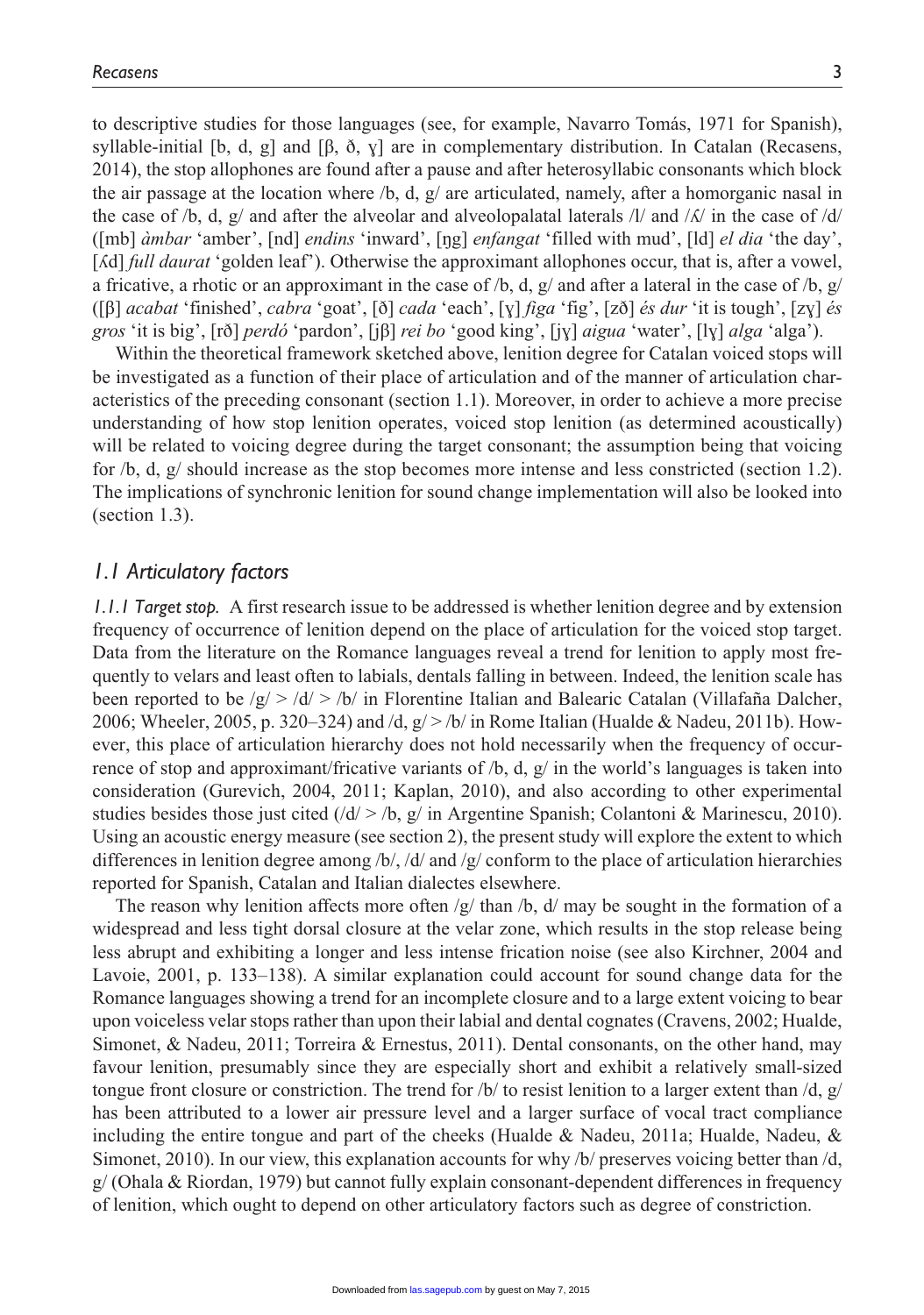*1.1.2 Preceding segment.* As for the effect of consonant context on voiced stop lenition, which is the main research topic of the present investigation, there is some disagreement as to whether lenited outcomes of /b, d, g/ should be favoured by preceding fricatives, laterals or rhotics (excluding mostly the clusters /ld, ʎd/ where C2 is expected to be realized systematically as a stop; see above). Studies on Spanish and Galician find that this lenition process applies least often after fricatives in line with the high oral pressure level required for the passage of considerable airflow through a narrow constriction and the generation of an intense frication noise; both /l/ and /r/ ought to favour stop lenition to a larger extent since their production involves the passage of air through wide lateral passages (the lateral) and a short and often incomplete closure (the rhotic) and thus, requires a lower intraoral pressure level (Carrasco, Hualde, & Simonet, 2012; Eddington, 2009, 2011; Hualde, Shosted, & Scarpace, 2011; Martínez-Celdrán & Regueira, 2008). Descriptive evidence for Balearic Catalan (Wheeler, 2005, p. 324–325) indicates, however, that voiced stop lenition may operate more often after lingual fricatives than after a lateral or a rhotic presumably since, in principle, /s, ʃ/ but not /l, r/ lack central linguopalatal contact and allow continuous airflow. A goal of this paper is to investigate which one of the two accounts better suits the productions of postconsonantal /b, d, g/ by speakers from the Eastern and Western Catalan dialects.

The frequency of application of voiced stop lenition in postconsonantal position may also depend on two other production characteristics which have not been submitted to an in-depth analysis so far.

Firstly, lenition degree could be affected by subtle differences in constriction degree for a given contextual C1. In particular, /b, d, g/ could be more stop-like after more versus less constricted fricatives and whenever preceding  $/r/$  is realized as a trill rather than as a shorter and less constricted one-contact tap or approximant, and lenition degree should depend on non-segmental factors such as speech rate, stress position and speaker as well (see Martínez Celdrán, 2008 and Lavoie, 2001, p. 80–81 for Spanish). If articulated with a narrow constriction the approximant allophones may lack visible formant structure, while if produced with a wide constriction they show intense formants which are often indistinguishable from those for the adjacent vowels on spectrographic displays. Approximants may also exhibit frication in specific circumstances as, for example, after a fricative in sequences like /sb, sd, sg/.

In the second place, lenition degree is expected to be influenced by whether C1 and C2 are (quasi-) homorganic, and thus articulated with the same or nearby articulators, or heterorganic. The rationale underlying this trend is that articulatory undershoot and thus lenition is more prone to take place whenever the constriction formation for  $/b$ , d, g/ proceeds independently of that for the preceding consonant than when the two consonants are articulated at about the same location. Regarding the consonant clusters under investigation in the present study and as accounted for next, (quasi-) homorganicity is expected to be at work for /fb/ and for /sd, ʃd, rd/ as well:

1. (Quasi-)homorganicity takes place in the case of the cluster /fb/ since /f/ is implemented through a constriction between the lower lip and the upper teeth while /b/ is bilabial. In this consonant sequence, /b/ is often produced as a stop in stressed position (*baf bo* 'a good steam') while other realizations may occur whenever /fb/ is situated away from sentence stress ([vβ], [bb] *bolígraf boníssim* 'a very good pen'). The stop realization of /b/ in the cluster /fb/ may occur in order to prevent the short and low intensity frication noise for /f/ from fading away which could certainly occur if /b/ exhibited a wide constriction (see Jongman, Wayland, & Wong, 2000 and Gordon, Barthmaier, & Sand, 2002 regarding the acoustic cues for /f/ vis-a-vis /s,  $\int$ /). The little prominence of the fricative noise for /f/ as compared to that for the two lingual fricatives follows from a lesser expense of airflow and from the airstream being directed towards the lip instead of towards the teeth (Stevens,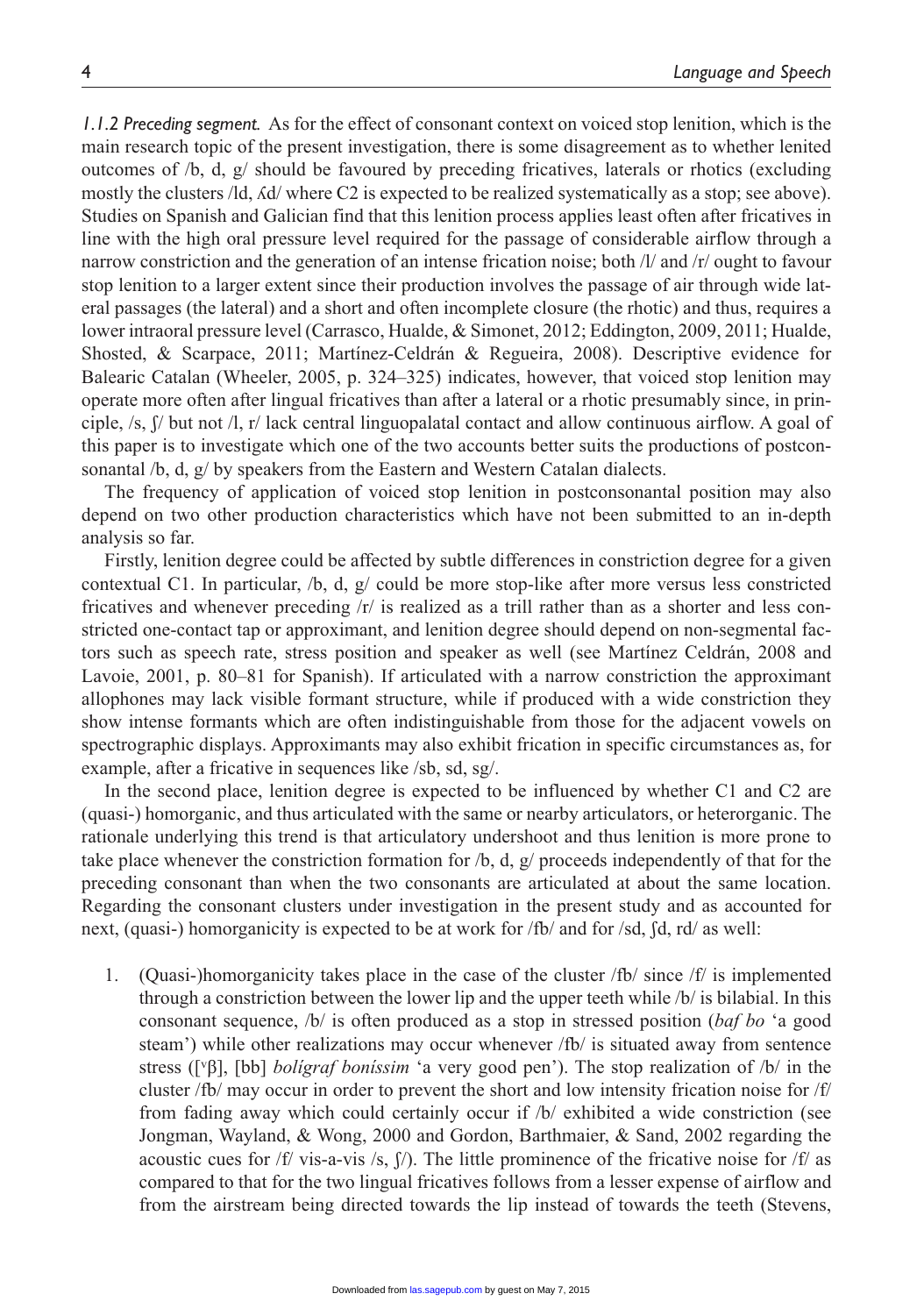1998, p. 389; Whitehead & Barefoot, 1983). An interpretation of why lenition for /b/ may fail to apply after  $\pi/2$  based on the (quasi-) homorganic relationship between C1 and C2 rather than on the little acoustic salience of the frication noise seems fully appropriate since the latter characteristic ought to favour rather than disfavour lenition in the following voiced stop consonant.

2. A trend for C2 to be stop-like whenever C1 and C2 are (quasi-)homorganic may also operate on the clusters /sd, ʃd, rd/ whenever the place of articulation for /d/ is located not at the teeth but at the centroalveolar or postalveolar zone (Recasens, 2014). This change in constriction location from dental to alveolar may be attributed to progressive coarticulatory or assimilatory place effects induced by the two lingual fricatives and the rhotic on /d/, and is expected to take place mostly when the contextual fricative is sufficiently constricted and /r/ is realized as a trill or exhibits a trill-like realization.

#### *1.2 Voicing*

The present study will also investigate whether there is a positive relationship between degree of lenition and voicing for /b, d, g/ after fricatives and /l, r/. Voicing is expected to be maintained for a longer period of time in more lenited than in less lenited realizations of  $/b$ , d,  $g/$  to the extent that the former consonant productions exhibit a lower intraoral pressure level than the latter.

Along these lines, voicing and lenition degree could be less after fricatives than after the sonorants  $\frac{1}{a}$  and  $\frac{1}{r}$ , that is, in comparison to  $\frac{1}{a}$  and  $\frac{1}{r}$ , highly constricted fricatives could cause  $\frac{1}{b}$ , d, g/ to be more obstructed and more devoiced. Indeed, while an open glottis for the passage of considerable airflow and a high oral pressure level prevent voicing from sitting easily on fricatives (Ohala & Solé, 2010; Solé, 2010), the sonorants /l, r/ are likely to keep uninterrupted voicing during /b, d, g/ since they allow unconstricted airflow during their production. This progressive action also accounts for why /p, t, k/ become voiced after /l, r/ (also after nasals) in Italian dialects ( $\lceil \cdot \text{solgo} \rceil$ *solco* 'furrow', [marˈda] *maritare* 'to marry', [ˈbjaŋgo] *bianco* 'white', [ˈdɛnde] *dente* 'tooth'; Rohlfs, 1966, p. 347, 363, 375). A positive relationship between voicing and lenition is not expected to hold, however, in specific cases: in sequences like /ld/, where C2 stays voiced and is generally realized as a stop since the two adjacent consonants are homorganic; voicing should be greater for more anterior /b/ than for /d,  $g/$  in line with consonant-dependent differences in back cavity size and vocal tract compliance, while lenition is more likely to apply on  $/g/$  than on  $/b$ , d/ (and perhaps on  $\frac{d}{d}$  than on  $\frac{b}{c}$ .

C2 voicing and lenition in /fC/ sequences deserve special attention. In principle, /f/ ought to be more prone to keep continuous voicing than  $\frac{s}{s}$ ,  $\frac{s}{s}$  since, analogously to the voicing differences between /b/ and /d, g/, the former fricative is more anterior and has a lower intensity noise than the two latter ones (Haggard, 1978; Stevens, Blumstein, Glicksman, Burton, & Kurowski, 1992). Experimental data for Catalan reported elsewhere (Recasens & Mira, 2012) show, however, less and more variable voicing for /f/ than for /s,  $\int$ / in scenarios where the three fricatives are expected to assimilate in voicing to the following segment (Wheeler, 2005): syllable-finally in C#C sequences with a voiced C2 (*do*[z] *bancs* 'two benches', *pe*[ʒ] *dolç* 'sweet fish'); word-finally before a word-initial vowel (*do*[z] *anys* 'two years', *fe*[ʒ] *ample* 'large bundle'). This unexpected voicing behaviour could be attributed to at least two factors: the lack of phonological contrast between /f/ and /v/ in most Catalan dialects (while /s/ and / $\int$ / contrast with /z/ and / $\tau$ /; the need to preserve the acoustic integrity of the fricative in view of the little acoustic prominence of its frication noise and the rarity of commonly used lexical items ending in  $/f$  in Catalan (essentially the oxytones *baf* 'steam', *buf* 'blow', *golf* 'golf', *surf* 'surfing', *tuf* 'foul smell' and *xef* 'chef', and a few paroxytones). In these circumstances, it deserves to be studied whether /f/ causes not only /b/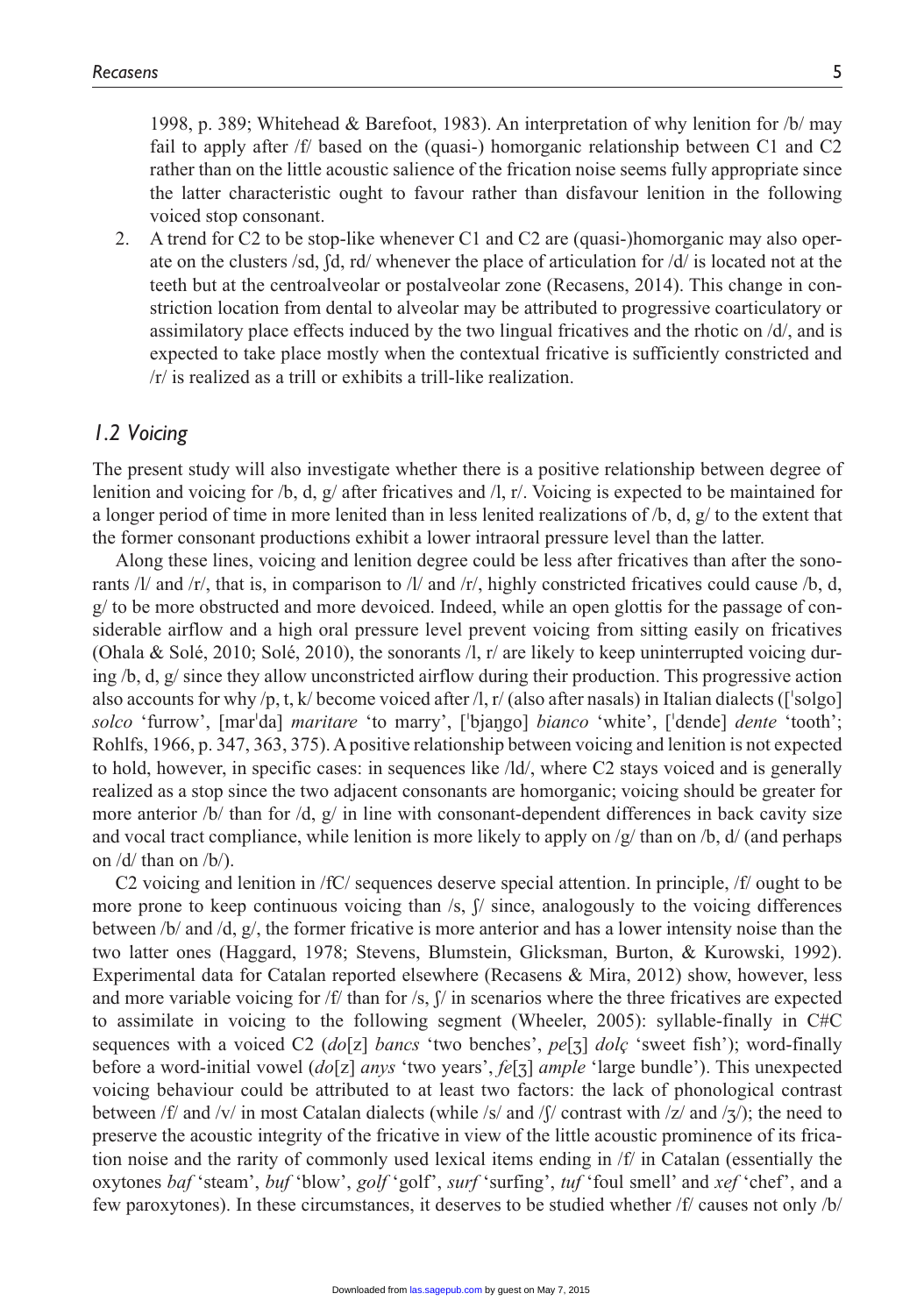but also /d, g/ to be realized as stops rather than as approximants and to undergo considerable devoicing.

### *1.3 Implications for sound change*

The synchronic scenario for the stop and approximant allophones of  $/b$ , d,  $g/m$  Catalan has come to exist through sound change involving the lenition or spirantization of [b, d, g] into [β, ð, ɣ]. While only synchronic data will be subject to evaluation in the present study, it is believed that they should provide valuable information about the segmental conditions acting on the implementation of the historical process of voiced stop lenition. Indeed, data on postconsonantal stop lenition should contribute to improve our understanding about the evolutionary path from the initial lenition stages where stops undergo variable articulatory reduction in unstressed position and fast speech, to a more stable situation where stop and approximant realizations may be considered to be in complementary distribution. The central issue is the extent to which the allophonic scenario in languages like Spanish or Catalan is truly categorical (as implied by descriptive and phonological studies; see above), or else proceeds gradually and is thus subject to pervasive variation depending on the manner and place characteristics of the preceding consonant. In some respects, this gradual scenario resembles that for other articulatory features and phonological processes which have proven to proceed gradually rather categorically in the world's languages, as for darkness degree in /l/ which may vary with word and utterance position as well as with segmental context, dialect and speaker (Recasens, 2011), and regressive place assimilation in consonant clusters which may apply gradually or categorically depending at least on segmental composition and speaker (see data for English and German /tC, nC/ clusters in Bergmann, 2012 and Ellis & Hardcastle, 2002).

## *1.4 Summary of research goals and hypotheses*

Acoustic energy measures will be used in order to explore differences in lenition degree for /b, d, g/ in Catalan as a function of preceding fricatives, rhotics and laterals. The initial hypothesis is that stop lenition should affect velars rather than dentals and labials, and ought to occur after sonorants rather than after fricatives, after less versus more constricted C1 realizations (as in the case of the tap versus trill realizations of  $\langle r \rangle$ , and whenever C1 and C2 are heterorganic than when they are (quasi-)homorganic. Moreover, lenition degree ought to be positively associated with voicing degree when the progressive action of C1 is taken into account. Special attention will be paid to the lenition and voicing behaviour in the case of the /fC/ sequences. The implication of the results will be discussed regarding the categorical versus gradual allophonic status of /b, d, g/, production- and perception-based lenition models, and sound change implementation.

## **2 Method**

## *2.1 Recording procedure*

The speech material subject to analysis in the present investigation is composed of all C#C combinations of C1 = /f, s,  $\int$ , l, r/ and C2 = /b, d, g/. According to literature accounts, in Catalan, the three voiced stops are realized as approximants in these consonant sequences except for /ld/ where /d/ ought to be articulated as [d] systematically and of /fb/ where /b/ may also be realized as a stop (see Introduction). The consonant clusters under analysis occur before a low or mid vowel in the sevenor eight-syllable long meaningful sentences listed in Table 1. In the list, the word-final fricatives correspond to underlying voiceless phonemes and thus are realized as voiceless in intervocalic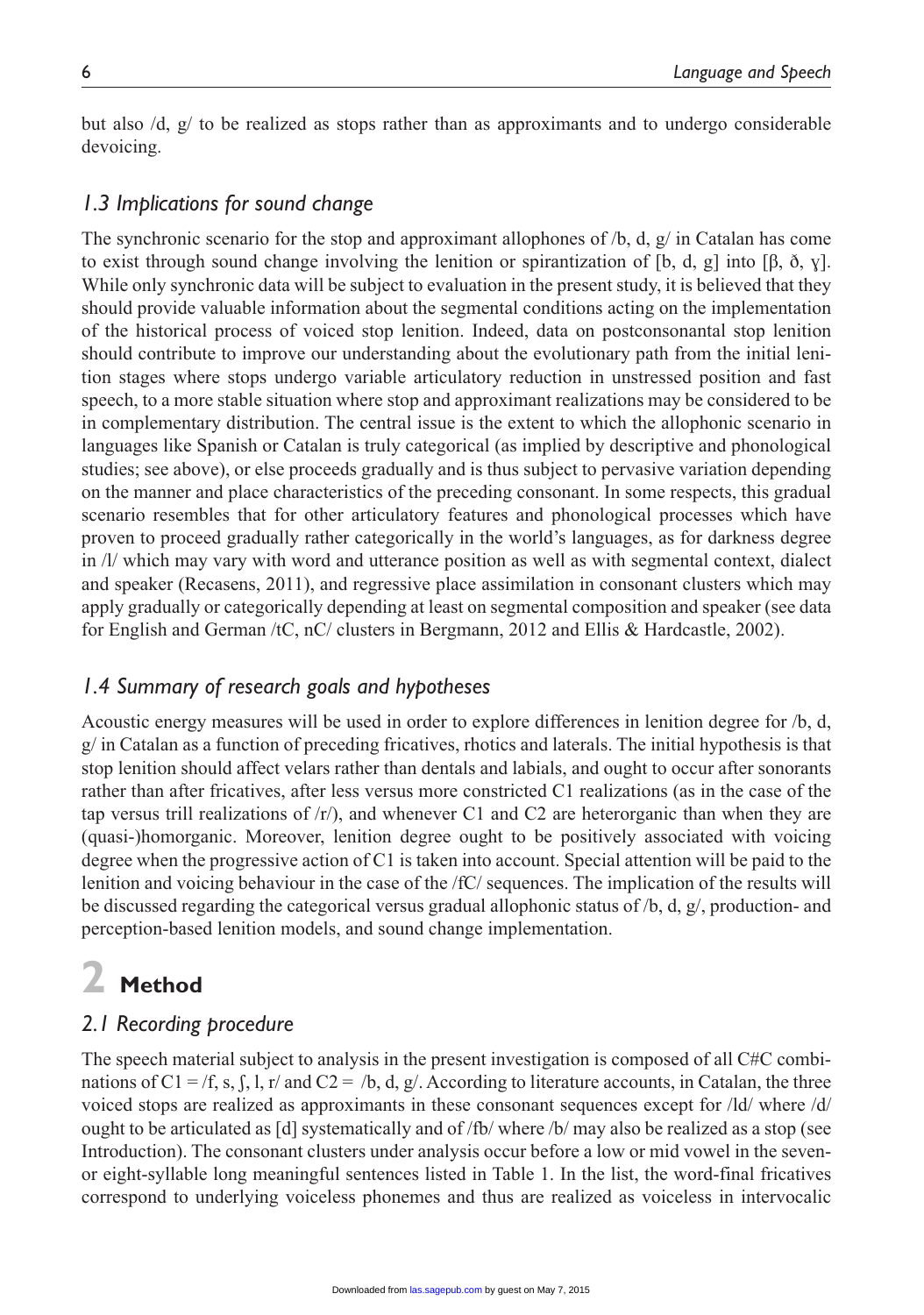| $l.$ /fb/                  | a la cuina hi ha un xef basc   | 'there is a Basque chef at the kitchen' |
|----------------------------|--------------------------------|-----------------------------------------|
| $2.$ /fd/                  | d'allí en sortia un baf dolç   | 'a sweet steam was coming from there'   |
| $3.$ /fg/                  | a la cuina hi ha un xef gal    | 'there is a French chef at the kitchen' |
| $4.$ /sb/                  | aquell fou un pedaç bo         | 'it was a good chunk'                   |
| 5. /sd/                    | el nen begué un xerès dolç     | 'the kid drank a sweet sherry'          |
| $6.$ /sg/                  | ells m'han venut un gos guerxo | 'they have sold me a one-eyed dog'      |
| 7.76/                      | no hi arribo al calaix baix    | 'I cannot reach the low drawer'         |
| $8. / \lceil d /$          | canvia'm aquest peix dolç      | 'give me another sweet fish'            |
| 9. $1/g/$                  | a la cuina esbandeix gots      | 'he/she rinses glasses at the kitchen'  |
| $10.$ /lb/                 | reberen un regal bo            | 'they received a good present'          |
| $II.$ /ld/                 | la història té un final dolç   | 'the story has a happy end'             |
| $12.$ /lg/                 | diu que aquell era un mal gat  | 'he/she says that it was a bad cat'     |
| $13.$ /rb/                 | entrava un militar baix        | 'a short soldier was coming in'         |
| 14. /rd/                   | l'home tenia un cor dolç       | 'that man had a sweet heart'            |
| $15.$ $\text{rg}/\text{g}$ | aquella copa és d'or gòtic     | 'that cup is made of Gothic gold'       |

**Table 1.** List of Catalan sentences with English glosses. The consonant clusters under analysis appear underlined.

word-medial position (the underlying obstruent voicing distinction is neutralized syllable-finally in Catalan).

Other factors were controlled for. Care was taken to keep stress position constant in order to avoid possible effects of stress on frequency of lenition by having lexical stress fall on the two consecutive syllables and sentence stress on the syllable with C2 at its onset (regarding the effect of stress on stop lenition in Spanish, see Carrasco & Hualde, 2009; Cole et al., 1999; Eddington, 2011; Ortega-Llebaria, 2003). Moreover, except for *gal* 'Gaulish, French', the words containing the target voiced stops are fairly frequent in Catalan which should prevent word frequency effects on lenition degree from taking place (Eddington, 2011): the adjectives *dolç* 'sweet', *bo* 'good' and *baix* 'low' and the nouns *got* 'glass' and *gat* 'cat' are highly frequent, while *basc* 'Basque', *guerxo* 'one-eyed' and *gòtic* 'Gothic' are also widely used though less often than the five words above. Finally, all target stop consonants were placed word-initially in order to account for the fact that  $\int$ [b,  $\int$ d,  $\int$ g/ do not show up word-internally in Catalan (as for the effect of word position on lenition degree, see Cole et al., 1999 and Kingston, 2008).

Acoustic and electroglottographic (EGG) data were recorded simultaneously by five women (EV, MA, PE, LO, VA) and three men (SO, MO, DR) of 25 to 55 years of age using the multichannel Kay Pentax system. The main reason for using EGG was to collect voicing data for C2, and also for C1, in order to study the topic described in section 1.2 (see section 2.2 for details about the voicing analysis procedure). The eight speakers whose productions were submitted to acoustic analysis come from different areas of Catalonia: six of them speak the Eastern Catalan dialect and were born in urban Barcelona (SO, PE) and in other towns and villages (MO, Banyoles; LO, Montblanc; DR, Tarragona; VA, Cadaqués); the remaining two subjects speak Western Catalan and were born in the Baix Urgell region (EV, MA). No special differences in lenition degree for  $/b$ , d, g/ were expected to occur between Eastern and Western Catalan and thus, between the six former speakers and the two latter ones. The sentences listed in Table 1 were read seven times at the speakers' normal speech rate, and speakers DR and MO recorded four more repetitions of the sentences 1–9. It was felt that a higher number of repetitions for the fricative  $+$  /b, d, g/ sequences ought to be recorded and analysed in view of the possibility that considerable voicing variability for voiced stops after fricatives (see Recasens & Mira, 2013 and also section 3.4) could also induce much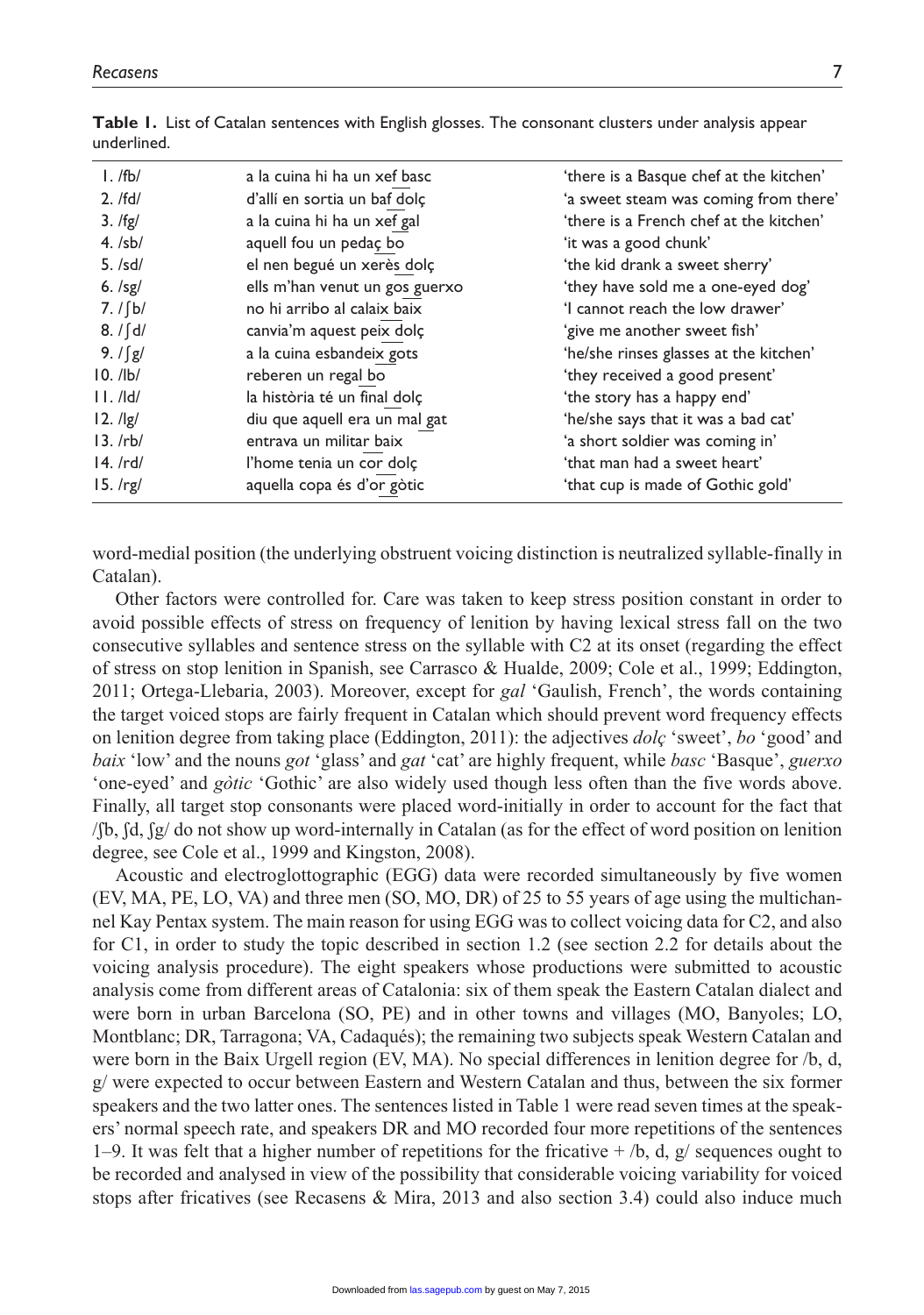

**Figure 1.** Energy contours overlaid on spectrographic displays of portions of the sentences 5 and 6 (see Table 1) which include C1, C2 and the following vowel. The top graph shows an instance of low energy, stop realization of /d/, and the bottom graph an example of high energy, approximant realization of /g/.

variability in lenition degree; unfortunately these additional recordings could only be carried out for two out of the eight subjects. While speakers were instructed to read the sentences as naturally as possible, we are aware of the fact that elicitation of read speech in the laboratory may have yielded a higher number of stop versus approximant realizations of  $/b$ , d,  $g/d$  than if the speech material had been produced less formally. The main reason for collecting read speech data was in order to strictly control for factors such as sentence length and stress position which could affect stop lenition degree as well as C1 and stop intensity level and duration.

The acoustic data were acquired with a Shure SM58-LCE microphone, and the EGG data with an EGG-2 glottograph from Glottal Enterprises by placing two surface electrodes onto the speaker's neck. The two signals were acquired at 44100 Hz, and downsampled to 22050 Hz for the acoustic signal and to 500 Hz for the EGG signal. The EGG signal was smoothed using three steps depending on the degree of noisiness of the glottal signal and analysed with the MatLab script Peakdet 2 (Abadal & Recasens, 2009).

### *2.2 Segmentation and data analysis*

According to spectrographic representations of the speech material under analysis,  $/b$ , d,  $g/$  showed formant structure with different intensity levels when realized as approximants and a closing phase and an optional burst when realized as stops, and could show some frication noise mostly if preceded by a fricative (see Introduction section and Figure 1 regarding the two former possibilities).

For all sequence tokens, the segmental boundaries for C1, C2 and the following vowel were identified visually on spectrographic and waveform displays using Computer Speech Laboratory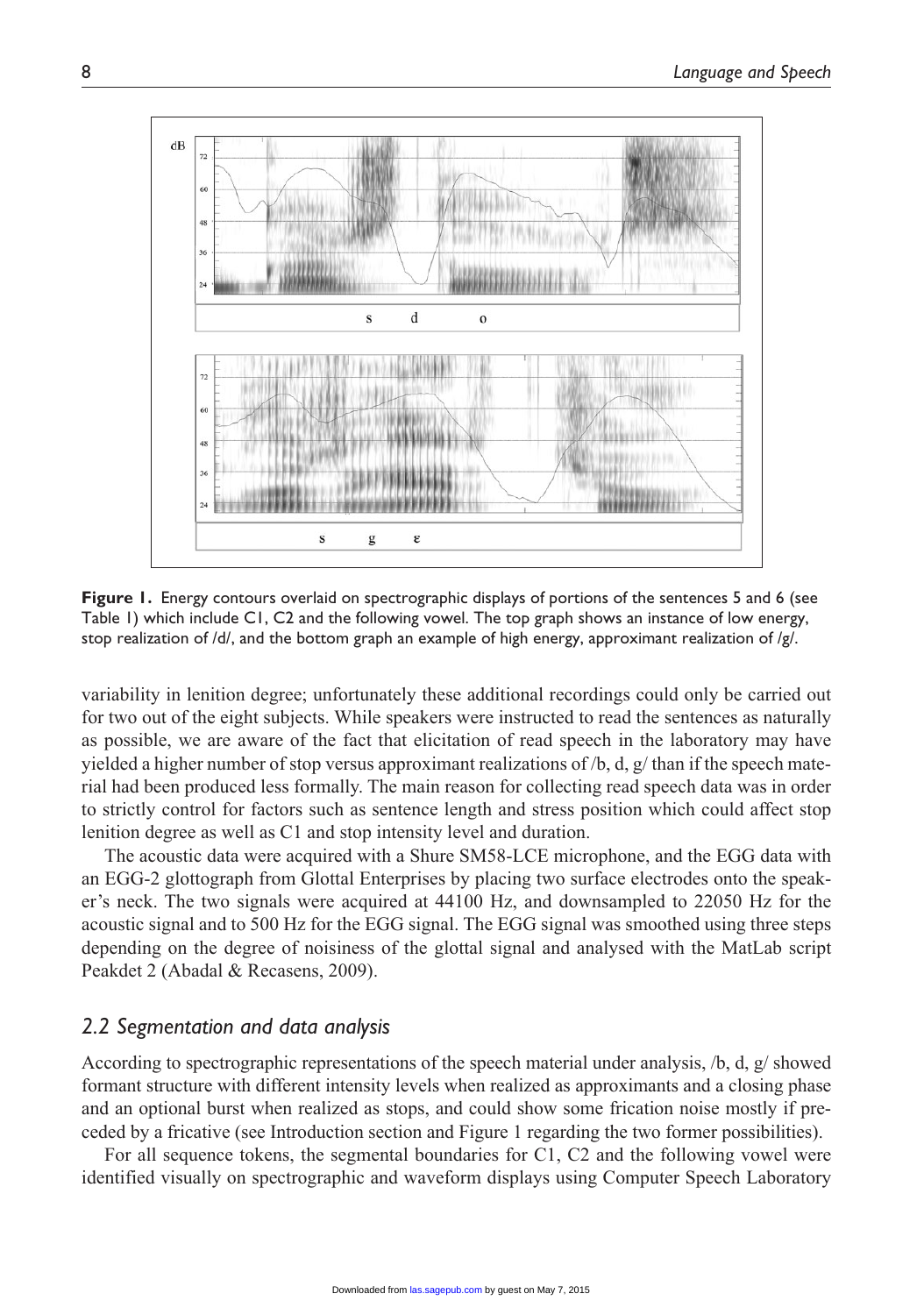(CSL) from Kay Pentax. Segmental onsets and offsets occurred at the beginning and end of a high frequency patch of noise for fricatives and of a period of formant structure for laterals and approximants. The segmental boundary between  $\frac{1}{2}$  and approximant realizations of following  $\frac{1}{2}$ , d, g/ was taken to occur at intensity and spectral discontinuities in view of the fact that the lateral has a higher intensity level and often a higher F1 than all three approximants. Whenever  $C2 = /b$ , d, g/ were realized as stops, their onset was determined by the beginning of a closing period devoid of acoustic energy except for the voicing bar and by the end of formant structure for preceding /l/ and of a noise patch for a preceding fricative, and their offset by a stop burst if available or by the onset of formant structure for the following vowel. Stop bursts were then excluded from the stop duration measures. The segmentation criteria for the  $\Gamma$ C/ sequences was straightforward: C1 =  $\Gamma$ /r/ exhibited one short alveolar closure for all clusters and speakers except in the case of speaker LO's productions of the sequence /rb/ where the rhotic was articulated with two apical contacts; moreover, the rhotic could also include a short vowel-like opening phase before /b, d, g/ and between two successive apicoalveolar contacts.

For all C#C tokens subject to analysis, low-smoothed 5 ms-window energy contours such as those plotted in Figure 1 were obtained for the entire sentences using the CSL analysis programme. Lenition degree for  $/b$ , d,  $g$  was then quantified using the acoustic energy measures referred to in (a), (b) and (c) below. (Energy values expressed in dB are obtained by multiplying intensity by duration; Dorman, Studdert-Kennedy, & Raphael, 1977).

*(a) Energy difference between /b, d, g/ and the following vowel, also referred to as CV energy difference.* The assumption underlying this methodological criterion is that acoustic energy variations reflect the degree to which approximant productions become more vowel-like or more stop-like and therefore allow more or less airflow to exit the vocal tract. Moreover, the energy level for /b, d, g/ was measured relative to that for the adjacent phonetic segments in order to account for variations in intensity which may occur from utterance token to token and from speaker to speaker (Cole et al., 1999).

Following the same procedure used in other studies (Colantoni & Marinescu, 2010; Hualde, Shosted, & Scarpace, 2011), the highest energy value for the vowel was subtracted from the energy minimum value for  $\beta$ , d, g. The subtraction operation always yielded positive values. Energy differences which are considerably higher than zero correspond to stop-like realizations of  $/b$ , d,  $g/$ and those lying closer to zero to highly lenited and thus vowel-like consonant productions. The assumption that the CV energy difference ought to reflect lenition degree is consistent with the energy level for the vowel following  $/b$ , d, g/ being highly constant across all VC#CV combinations subjected to investigation (it ranged between 61.1 and 65.9 dB). Results for the ratio between the energy levels for /b, d, g/ and the following vowel (an increase in energy ratio corresponds to more stop-like realizations of /b, d,  $g$ /) were also computed but will not be reported since they mirror very closely the CV energy differences.

*(b) Energy difference for /b, d, g/ relative to the preceding consonant also referred to as CC energy difference.* C1 energy was measured at the first or only alveolar contact phase for /r/ which is where the energy minimum occurred, and at consonant midpoint for fricatives and  $\frac{1}{i}$  in order to account for the fact that the energy contour decreased gradually from the preceding vowel until the onset of C2  $=$  /b, d, g/ in this case. The rationale for computing the CC energy difference was that /b, d, g/ lenition should vary with the manner and place characteristics for the preceding consonant in ways referred to in the Introduction. In particular, since energy is related to airflow volume, it was expected that the CC energy difference would be higher in clusters with the lateral and with fricative consonants (and more so in sequences with /s,  $\int$ / than in those with /f/; see section 1.1.) than in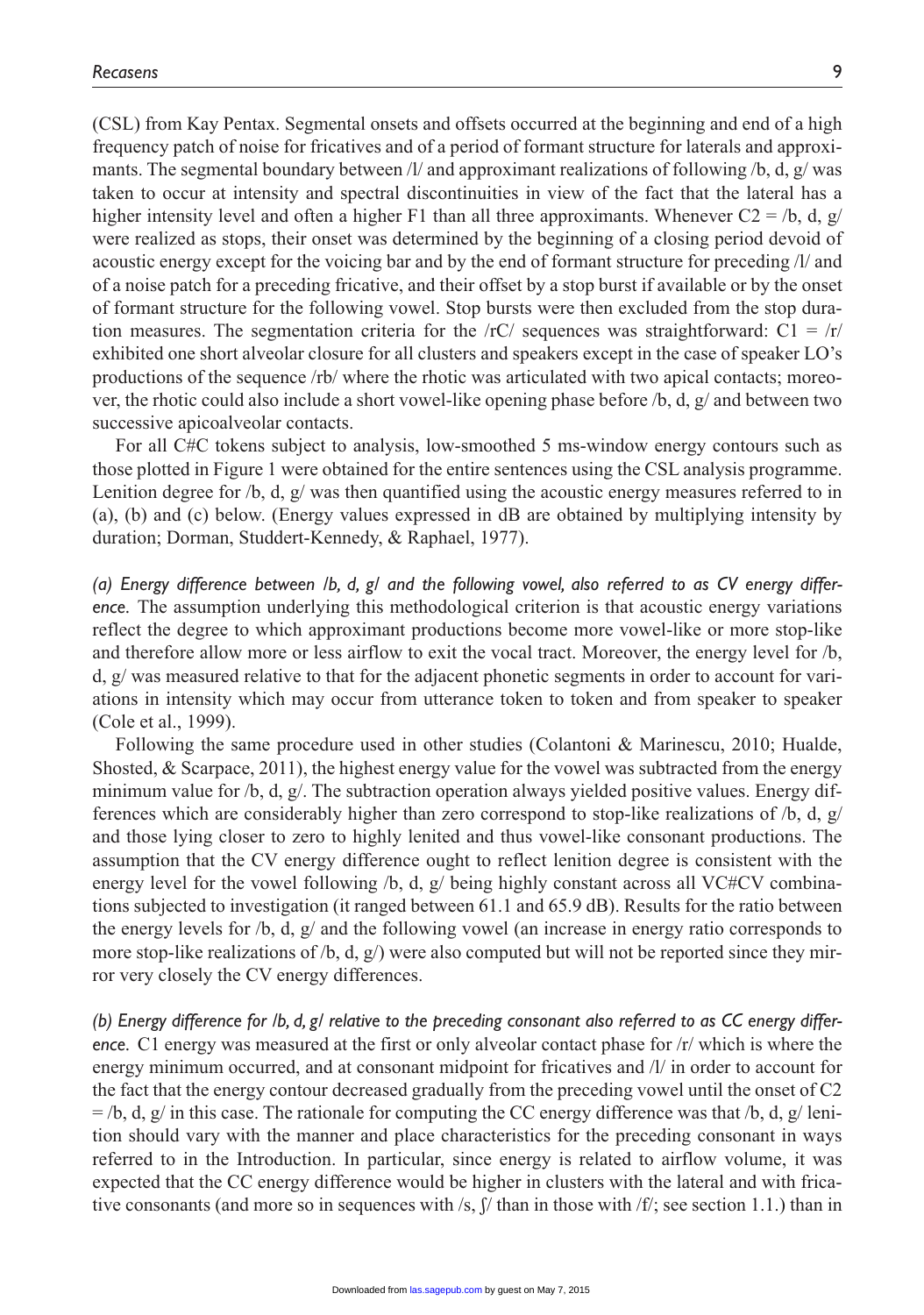clusters with the rhotic since the former consonants are produced with more considerable continuous airflow than the latter. Moreover, since the energy level for C1 did not remain constant, the resulting CC energy difference (which was positive most of the time but could also be negative) turned out to depend on the energy values for both /b, d, g/ and the preceding consonant.

*(c) Velocity of the CV and CC energy transitions.* The speed of the energy transition between the target and contextual segments was also evaluated, the assumption being that it ought to be inversely related to lenition degree for the target voiced stop. Indeed, the energy transition in question may be more or less abrupt as the articulators move faster or slower for more stop-like versus more vowel-like realizations of /b, d, g/ (Kent & Moll, 1972; Ortega-Llebaria, 2004).

Measures of CV energy transition speed were obtained by dividing the CV energy difference by the time interval elapsed between the energy minimum for  $/b$ , d,  $g/$  and the energy maximum for the vowel (for a similar procedure see Hualde, Shosted, & Scarpace, 2011 and Ortega-Llebaria, 2004). Measures of energy speed were also taken for the CC energy transition by dividing the CC energy difference by the time interval between the energy landmarks for  $/b$ , d,  $g/d$  and the preceding consonant.

Energy measures were taken after filtering the acoustic signal with a pass Hann band filter between 250 Hz and 10 kHz with the programme Praat (Boersma & Weenink, 2013). This operation was performed in order to exclude from the energy calculation high and low frequency effects. In addition to background noise, these effects included the voicing bar which, as revealed by a pilot study run on a selected set of data, may raise the intensity value for stop or stop-like realizations of  $/b$ , d, g/ relative to the following vowel as much as by a factor of two (about 6.5 dB for the unfiltered signal and 15 dB for the filtered signal), thus rendering those occluded realizations more similar acoustically to less occluded ones than they should be. A 250 Hz cutoff frequency boundary was preferred to the 500 Hz cutoff borderline which has been applied in other studies (Hualde, Nadeu, & Simonet, 2010) since the latter may eliminate relevant information for F1, which occurs between 300 Hz and 500 Hz in the case of approximant realizations of /b, d, g/.

The MatLab script Peakdet 2 was used for estimating voicing duration for  $/b$ , d,  $g/$  on the EGG signal. As described in detail in Recasens and Mira (2012), Peakdet 2 allows identifying the onset and offset of voicing at the positive peaks of the first derivative of the glottal waveform, which correspond to glottal closing instants. At a later stage, voicing ratios, namely, percentages of voicing duration over consonant duration, were calculated.

A Linear Mixed Model analysis with repeated measures was run on the CC and CV energy differences and the corresponding energy transition velocities, and on the C1 and C2 voicing ratios and duration values, using SPSS version 20. The statistical model included the C2 and C1 main effects (with levels 'b', 'd' and 'g', and 'f', 's', 'j', 'l' and 'r', respectively), and the C1\*C2 interaction. Bonferroni post-hoc tests were carried out on the significant C1 and C2 effects, and simple effects tests on the significant C1<sup>\*</sup>C2 interactions. The significance level was established at  $p \leq$ 0.05.

# **3 Results**

## *3.1 CV sequence*

As pointed out in section 2.2, the energy difference between  $C_2 = /b$ , d, g/ and the following vowel should be indicative of the degree of lenition for the voiced stop: small energy differences imply that the approximant variants of  $/b$ , d, g/ are endowed with a wide constriction, and large energy differences that these variants are articulated with a narrow constriction and thus exhibit a stop or a stop-like realization.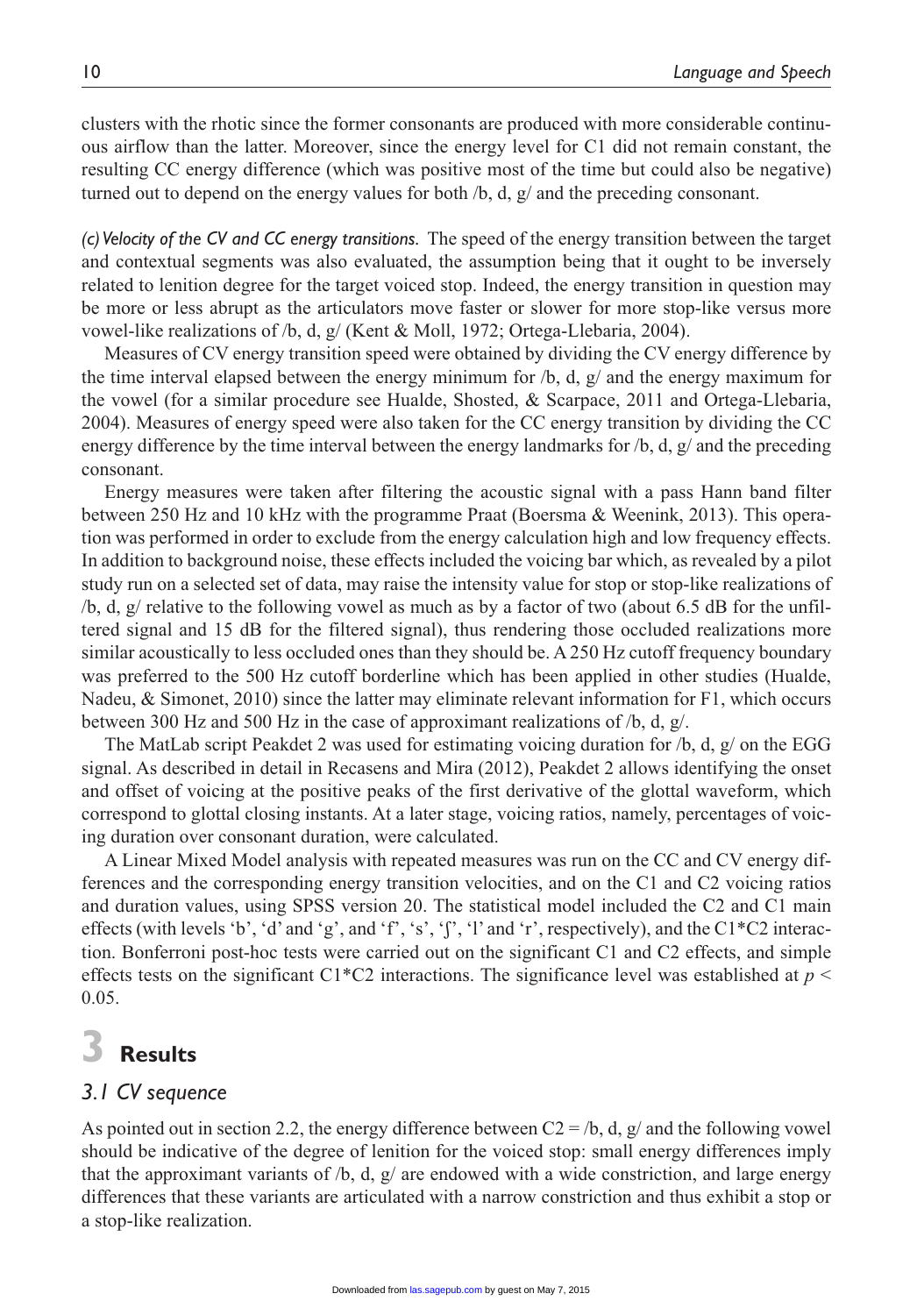Energy differences between /b, d, g/ and the following vowel yielded C1 and C2 main effects,  $F(4, 206.1) = 82.37, p < 0.001; F(2, 343.54) = 66.96, p < 0.001$ , and a significant C1<sup>\*</sup>C2 interaction,  $F(8, 131.98) = 7.32$ ,  $p < 0.001$ . As shown in Figure 2 (left graph), energy differences decrease with the C2 place of articulation in the progression  $\langle b, d \rangle > \langle g \rangle$  and with the consonant preceding  $\langle b,$ d, g/ in the progression  $/f > /s$ ,  $\frac{f}{s} > /l$ , r/. It is therefore the case that voiced stops are more prone to lenite if dorsovelar than if articulated further forward in the mouth, after the lateral and the rhotic than after the three fricatives, and after the more retracted alveolar and palatoalveolar fricatives than after the more anterior labiodental fricative. Moreover,  $C2 = /b/$  did not exhibit a higher energy difference than  $C2 = /d/$  which is not in support of earlier reports showing that the labial should be less prone to lenite than the dental (see Introduction section). According to results from post-hoc tests run on the voiced stop duration data and as shown in Figure 3 (right graph), /b/ turned out to be significantly longer than /d,  $g/$ ,  $F(2, 355.93) = 61.08$ ,  $p < 0.001$ , thus suggesting that resistance to lenition can be related to the voiced bilabial stop being longer than /d, g/.

Simple effects tests performed on the significant C1\*C2 interaction revealed that  $/b$ , d, g/ are prone to be more stop-like when C1 and C2 are (quasi-)homorganic than when they are heterorganic. This is so for the clusters with C1 = /f/ and C1 = /s/ where, as shown in Figure 2 (left graph), the CV energy differences decrease in the progression  $/fb$  >  $/fd$  >  $/fd$  and  $/sd$  >  $/sb$  >  $/sg$  and, therefore, reach their maximum in the case of the sequences /fb/ and /sd/. This trend also holds to some extent for the clusters with C1 = /l, r,  $\int$ / since, although non-significantly, CV energy differences were highest for /ʃd/, /ld/ and /rd/ (according to the statistical results, the actual C2-dependent effects varied in the progression /ʃb,  $\int d$ / > / $\int g$ / and /lb, ld/ > /lg/ and reached significance for the sequences with  $Cl = / f /$  only). As Figures 2 (left graph) and 3 (right graph) show and as revealed by a significant C1\*C2 interaction for the C2 duration values,  $F(8, 216.19) = 51.31$ ,  $p < 0.001$ , there appear to be some similarities between C2 lenition degree and C2 duration in clusters in that C2 was significantly longer for /fb/ than for /fd, fg/, and shorter for the velar than for the labial and the dental when occurring after /l, r/.

In principle, the speed of the CV energy transition should increase as the CV energy difference increases and the energy minimum for  $/b$ , d,  $g/d$  decreases and, therefore, the target consonant exhibits a more stop-like realization. Energy speed varied significantly as a function of C1 and C2,  $F(4, 149.86) = 19.26, p < 0.001; F(2, 313.77) = 90.53, p < 0.001$ , and there was a significant C1\*C2 interaction,  $F(8, 105.34) = 15.32$ ,  $p < 0.001$ . As shown in Figure 2 (right graph), energy velocity was lower for  $/g$  than for  $/b$ , d/ and decreased with the preceding consonant in the progression  $\int \sqrt{2} f, s \sqrt{2} f, r$ . A comparison with the data plotted in the left graph of the figure reveals that these main effects match those for the CV energy differences: velocity decreases with lenition degree for the voiced stop and is therefore lower for velar versus non-velar consonants and after sonorants versus fricatives. Also in agreement with results for the CV energy differences, CV energy velocity values turned out to be highest for clusters composed of (quasi-)homorganic consonants whenever C1 was /f, s,  $1/(f\mathbf{b}) > f\mathbf{d}$ /  $>$  /fg/; /sd/  $>$  /sb, sg/; /ld/  $>$  /lb/  $>$  /lg/) but not when it was /ʃ, r/ (/ʃb,  $\int d$ />/ $\int g$ /; /rb, rd/>/rg/).

#### *3.2 CC sequence*

The CC energy differences yielded a C1 and C2 main effect,  $F(4, 136.9) = 151.49$ ,  $p < 0.001$ ;  $F(2, 120)$ 282.72) = 48.14, *p* < 0.001, and a significant C1\*C2 interaction, *F*(8, 128.9) = 3.53, *p* < 0.001. According to the post-hoc tests for the main effects and as shown in Figure 4 (left graph), significant differences among the C2 variable levels varied in the progression  $\langle b, d \rangle > \langle g \rangle$  and those among the C1 variable levels in the progression /s,  $\int$ ,  $1/$  >/r/ >/f/. These consonant-dependent differences were positively related to the C1 absolute energy values, that is,  $/1 > /s$ ,  $\int_{\gamma}$  /  $\gamma$  /  $f$ / $\gamma$ / $f$ /,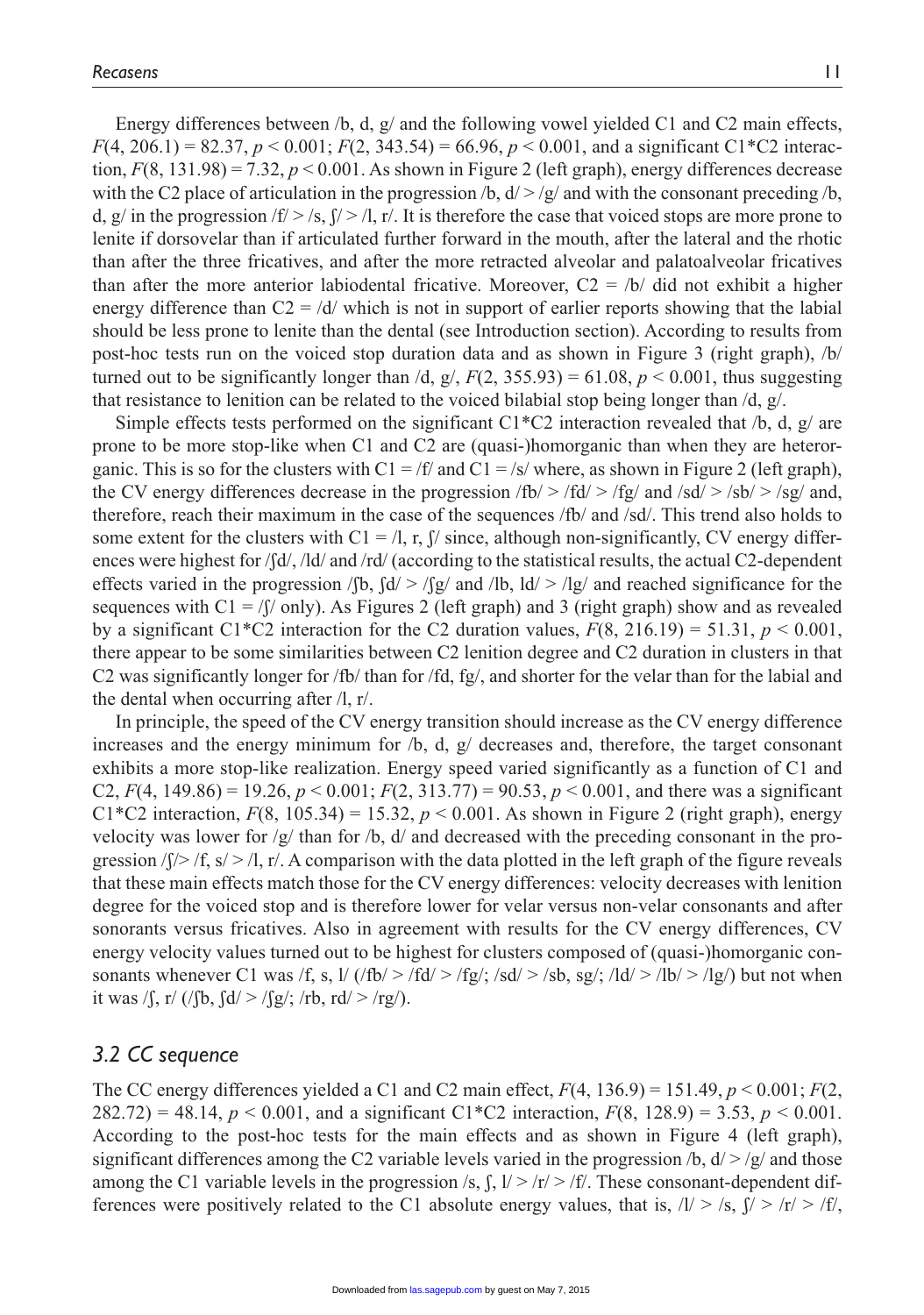

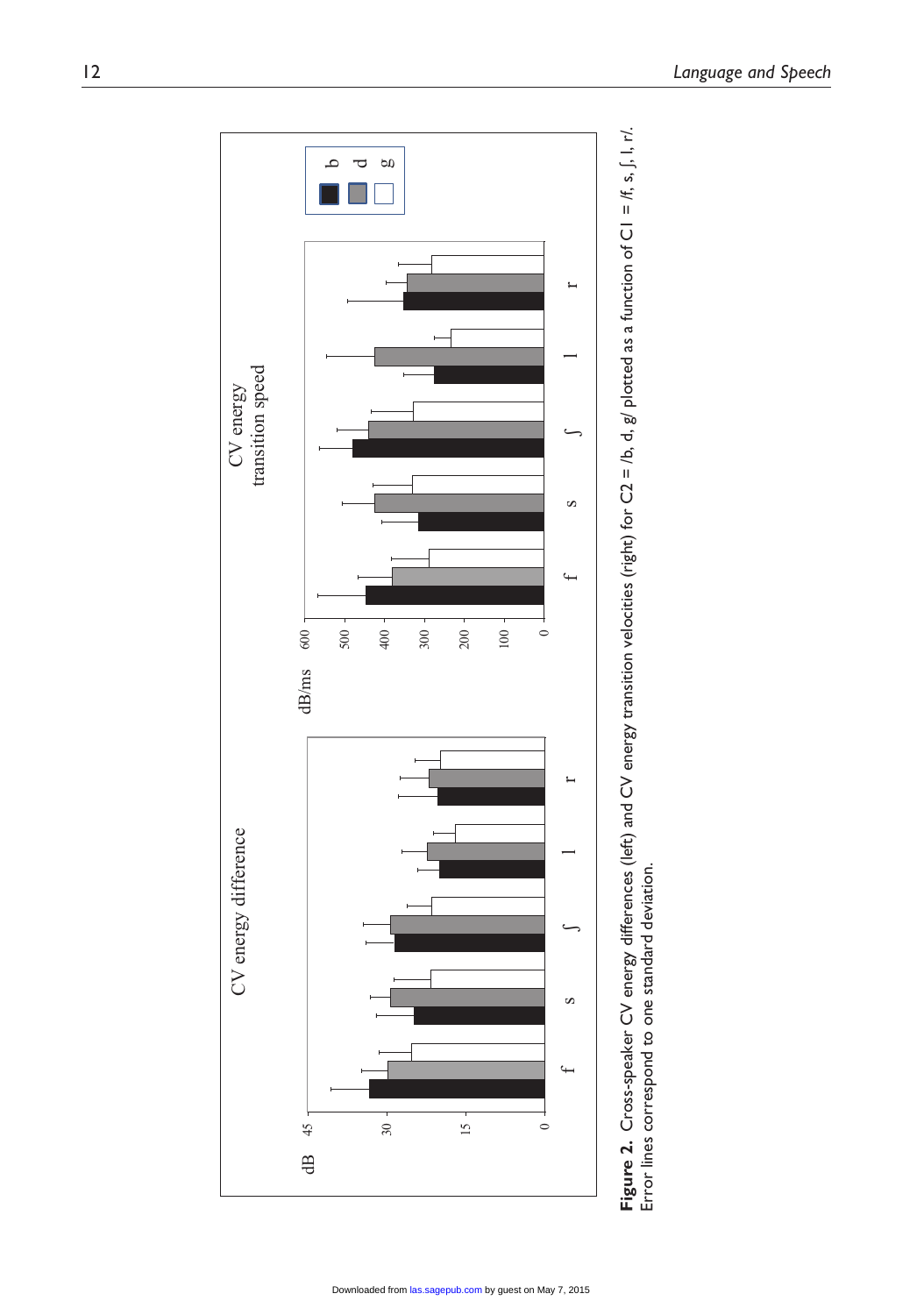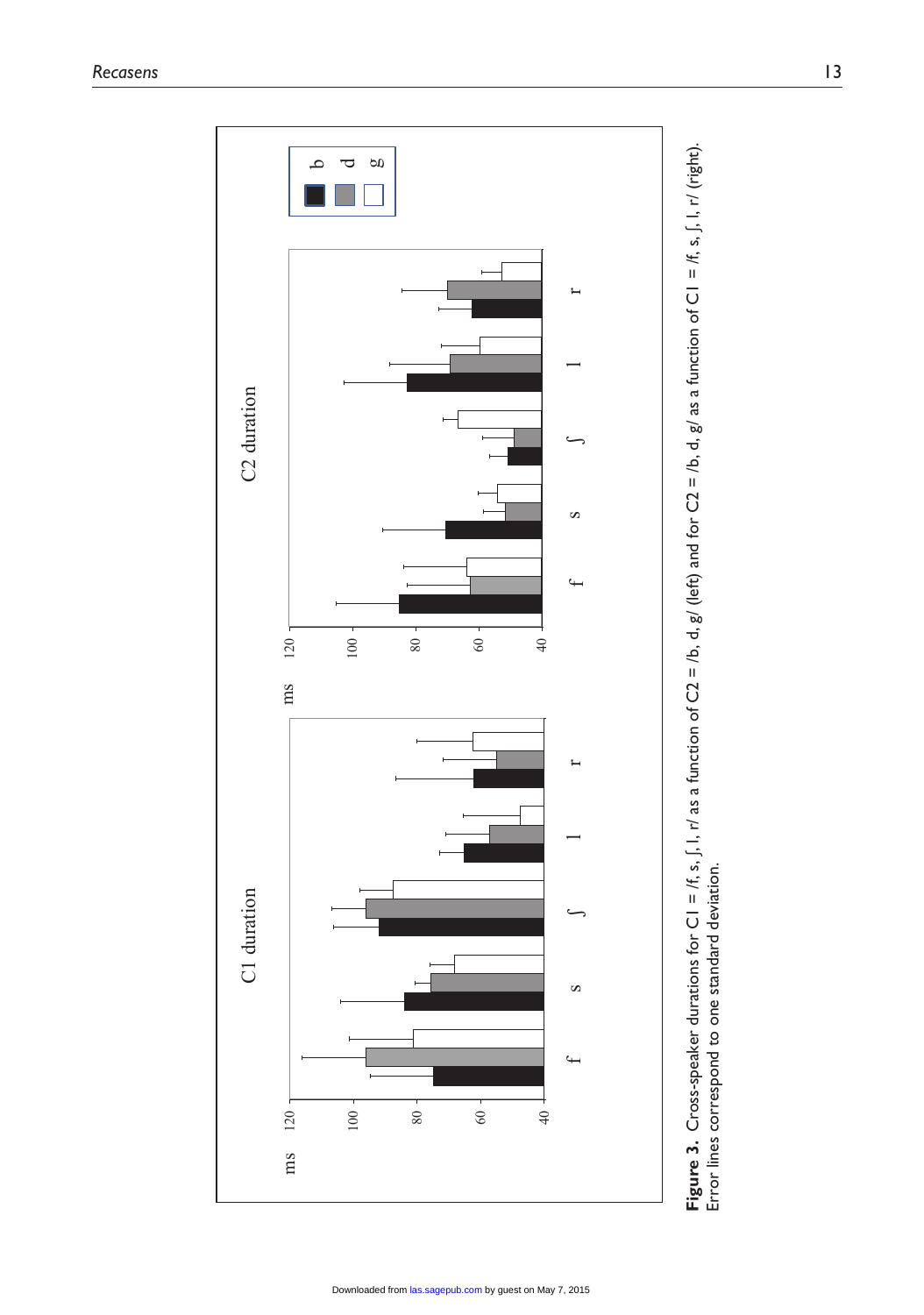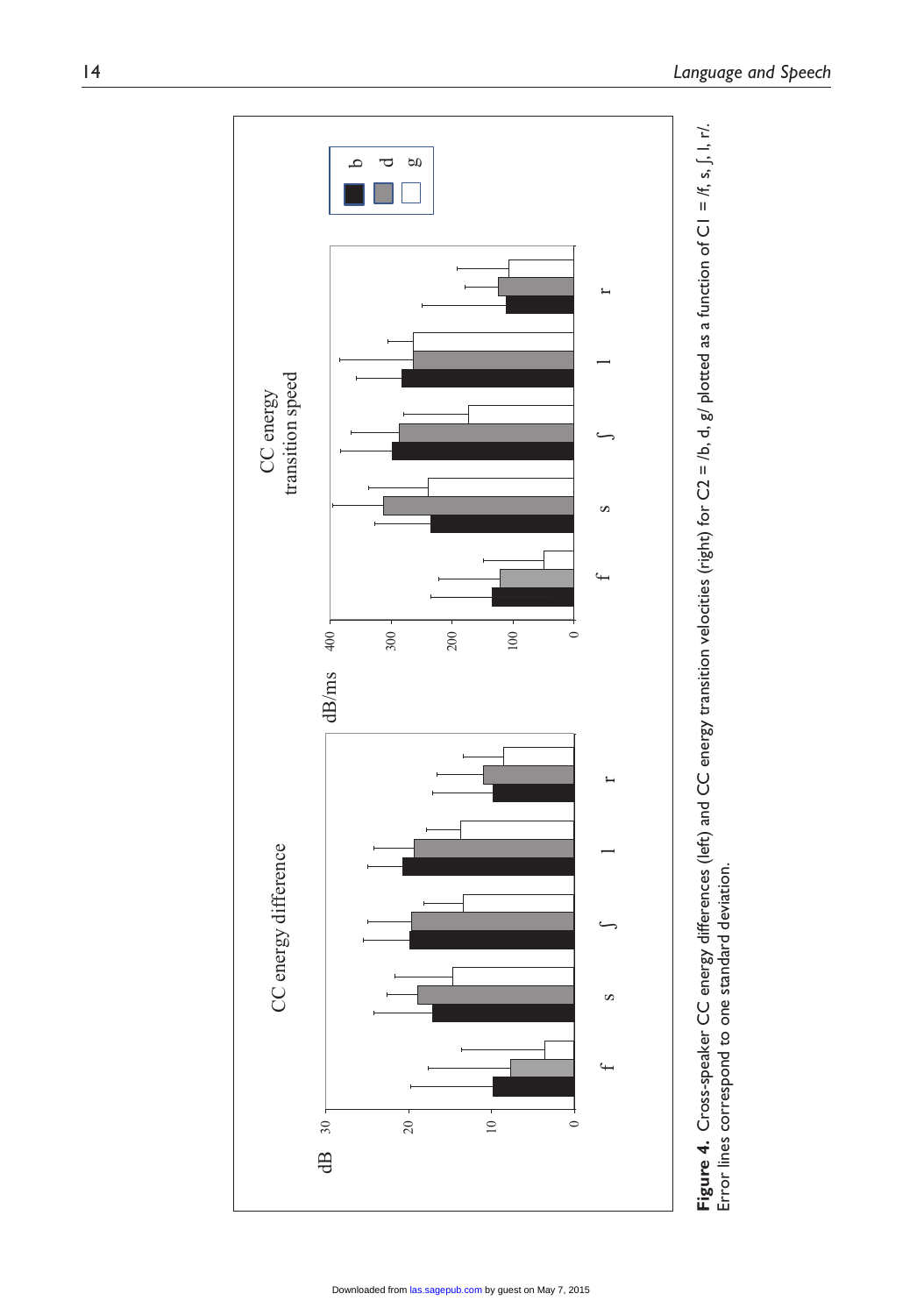$F(4, 151.39) = 530.66, p < 0.001$ , and to a lesser extent to C1 duration which, as shown in Figure 3 (left graph), was greater for the three fricatives than for  $\lambda$ ,  $r$ ,  $F$ (4, 170.93) = 176.72,  $p$  < 0.001. As expected, excluding /f/ (see section 3.3), fricatives and /l/ had high energy values since they allow considerable airflow expenditure; on the other hand, the presence of low CC energy differences and C1 energy values for the cluster /rC/ is consistent with the rhotic being realized with one tongue contact and thus as a tap rather than as a trill. The significant C1\*C2 interaction for the CC energy differences was related to the presence of C2-dependent effects for all C1 conditions except for  $Cl = /r/$ .

As for the velocity of the CC energy transitions (see Figure 4, right graph), the statistical test yielded a main effect of C1 and C2, *F*(4, 183.72) = 174.8, *p* < 0.001; *F*(2, 227.6) = 27.15, *p* < 0.001, and a significant C1\*C2 interaction,  $F(8, 104.6) = 8.38$ ,  $p < 0.001$ . According to the post-hoc tests and analogously to the CC energy differences referred to above, the speed of the CC energy transitions varied with C2 in the progression /b,  $d > \frac{g}{q}$  and with C1 in the progression /s,  $\int$ ,  $1 > \frac{r}{r}$ . This close relationship was also available when the C2-dependent effects for each C1 were taken into consideration, with a few exceptions such as the noticeably higher velocity values for /sd/ than for  $s$ b, sg $\ell$ .

#### *3.3 CV and CC sequences compared*

At this point, a comparison between the CV and CC energy differences and corresponding velocity values is in order. The two sets of values agree regarding the effect of C2 place of articulation: in comparison to the energy values for  $/b/$  and  $/d/$ , those for  $/g/$  lie closer to those for both C1 and the following vowel, which indicates that lenition degree is higher for the velar than for the labial and the dental. As for the role of C1, however, the CV and CC scenarios match only in part: the CV energy differences vary in the progression  $/f > /s$ ,  $f/ > /l$ , r/ while the CC energy differences do so in the progression /s,  $\int$ ,  $l$  > /r/ > /f/. The two scales are closely related in the case of /s,  $\int$ / versus /r/ and, to a lesser extent, for /s,  $\int$ / versus /l/ as well, which results from C2 being more stop-like when C1 is a lingual fricative than when it is a sonorant in line with differences in intraoral pressure between the two sets of contextual consonants. A major discrepancy between the CC and CV energy differences concerns the consonant clusters with  $Cl = /f$ : in spite of exhibiting a lower energy level, /f/ triggers more stop-like articulations of /b, d,  $g$ / than /s, f, l, r/ (and most especially stop-like and long realizations of  $C2 = /b/$ . A plausible interpretation for these findings will be provided in the Discussion section.

### *3.4 Voicing*

The present study also looks into whether degree of lenition for  $/b$ ,  $d$ ,  $g$  is positively related to voicing degree for the stop consonant. If so, those realizations of  $/b$ , d,  $g/\text{which}$  are less constricted should also be more prone to become voiced than those that are more stop-like. Moreover, this relationship is expected to hold when the progressive voicing effects from C1 on C2 but not the differences in C2 place of articulation are taken into account; thus, as referred to in section 1.2, voicing during C2 is expected to be greater after /l, r/ than after fricatives (and less so after /f/ than after /s,  $\int$ /) though not greater for /g/ than for /b, d/.

The statistical test run on the C2 voicing ratios yielded a significant main effect of C2 and C1, *F*(2, 884.98) = 6.57, *p* < 0.001; *F*(4, 885.19) = 53.16, *p* < 0.001, which was associated with more voicing for /b/ than for /d, g/ and with C1-dependent voicing differences in the progression  $\Lambda$ , r/ >  $/s$  /s/ > /f,  $\int$  (Figure 5, right graph). There appears to be then a positive relationship between C2 voicing and lenition degree regarding the role of C1 (voiced stops were more vowel-like and exhibited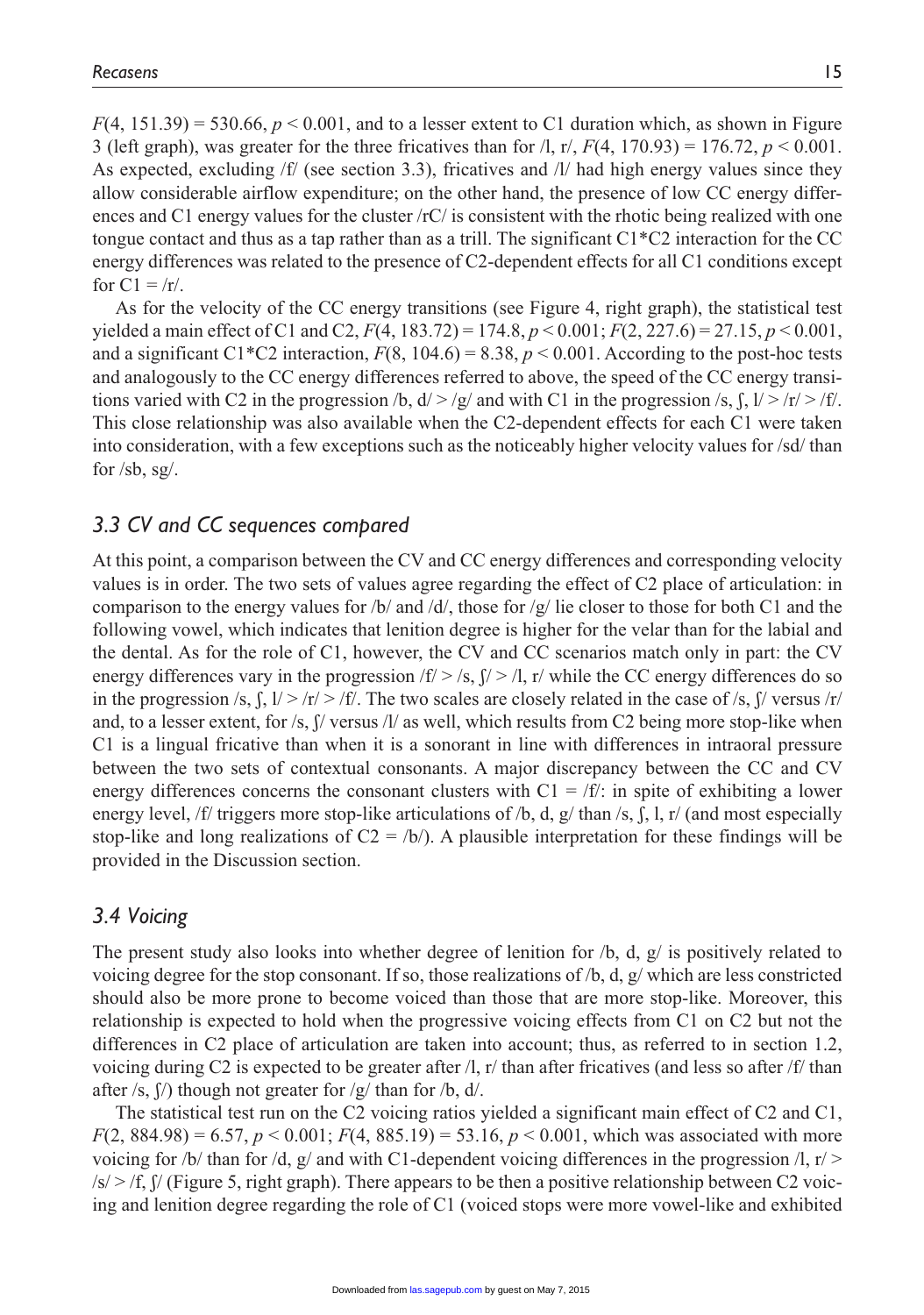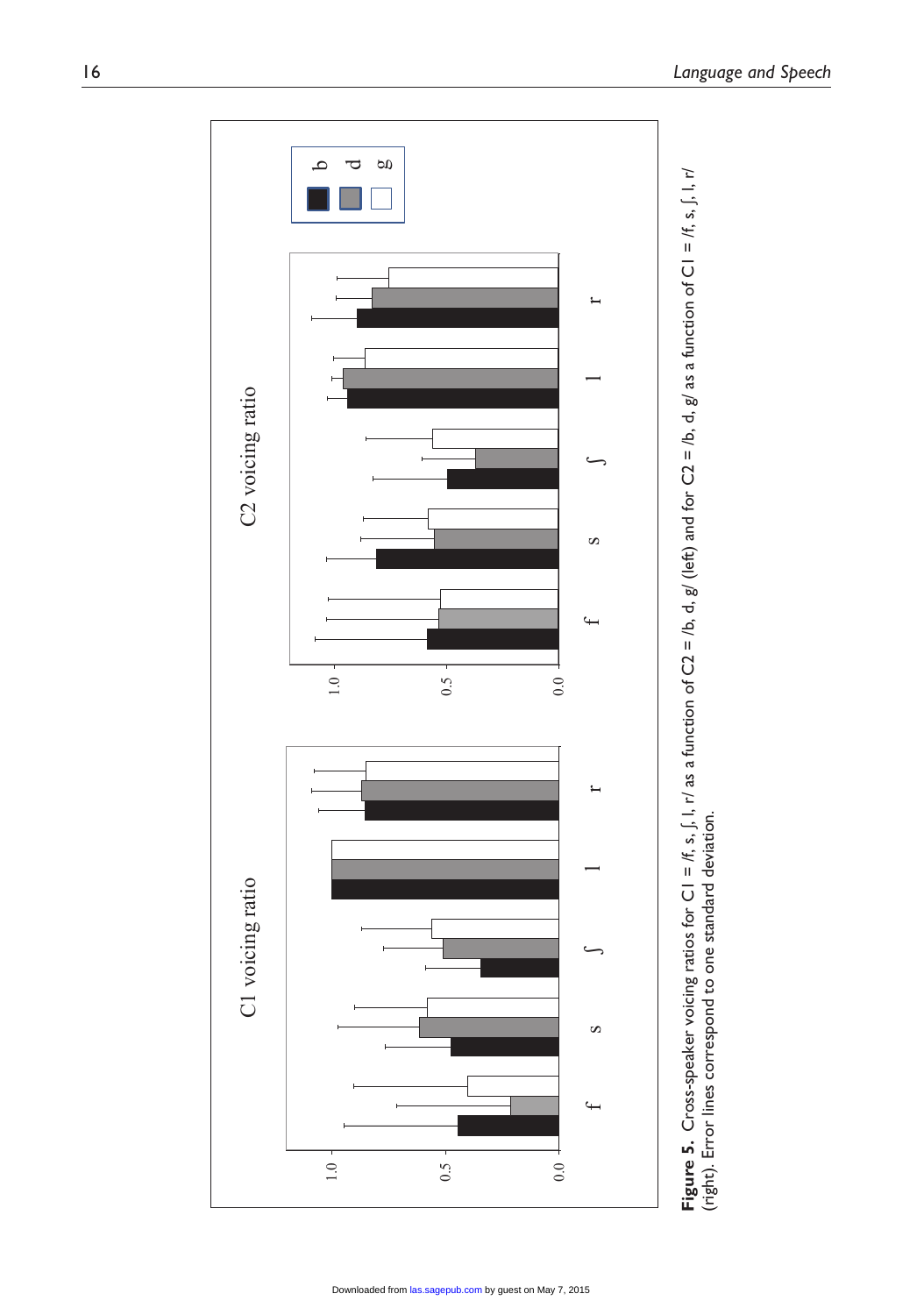

**Figure 6.** Speaker-dependent C2 voicing ratios (left axis, continuous line) and CV energy differences (right axis, discontinuous line) plotted across /b, d, g/ in all consonant sequences. The speakers' initials appear below the horizontal axis.

more voicing after sonorants than after fricatives) but not C2 place of articulation  $\left(\frac{1}{g}\right)$  was most prone to lenite while /b/ was most prone to stay voiced). As the figure reveals, there was also a significant C1<sup>\*</sup>C2 interaction,  $F(8, 884.98) = 3.2, p < 0.001$ , according to which higher voicing ratios for /b/ than for /d, g/ occurred mostly after /s/.

Inspection of the data for the individual speakers show that, while all speakers exhibit considerable voicing for /b, d,  $g/d$  after /l, r/, progressive C2 devoicing exerted by a preceding fricative takes place for a subset of speakers only, namely, for subjects EV, MA, PE and SO, who for the most part are also reluctant to voice syllable-final obstruents before a voiced consonant in the case of other Catalan C#C sequences (Recasens & Mira, 2012). On the other hand, a comparison between the C2 voicing ratios and the CV energy differences across clusters for the individual speakers in Figure 6 reveals that there is a lack of correlation between stop voicing and lenition degree. Thus, as shown by the figure, while speakers MA and LO had more constricted realizations of  $/b$ , d,  $\alpha$  than the other speakers (the CV energy difference was 29.31 dB and 26.79 dB for those two subjects and less than 24 dB for the remaining ones), they differed considerably in voicing degree among themselves (voicing was much less for MA than for LO, i.e., 56% versus 83%). Also, as revealed by Figure 6, among subjects exhibiting lower and similar CV energy differences (23–24 dB), some showed more voicing than others (voicing was about 80% voicing for DR and VA and 50%−60% for EV and SO).

C1-dependent voicing differences during C2 = /b, d,  $g$ / were in line with differences in voicing during the consonant preceding the voiced stop. Indeed, as shown by Figure 5 (left graph), voicing during C1 varied in the progression  $1/ > |r| > |s| > |f|$ ,  $F(4, 885.07) = 188.06$ ,  $p < 0.001$  and was thus less for fricatives than for sonorants and for /f/ than for the two lingual fricatives. Voicing degree during C1 also depended to some extent on the following consonant: it was slightly higher before /g/ than before /b/,  $F(2, 884.99) = 3.38$ ,  $p < 0.034$  and, as revealed by a significant C1<sup>\*</sup>C2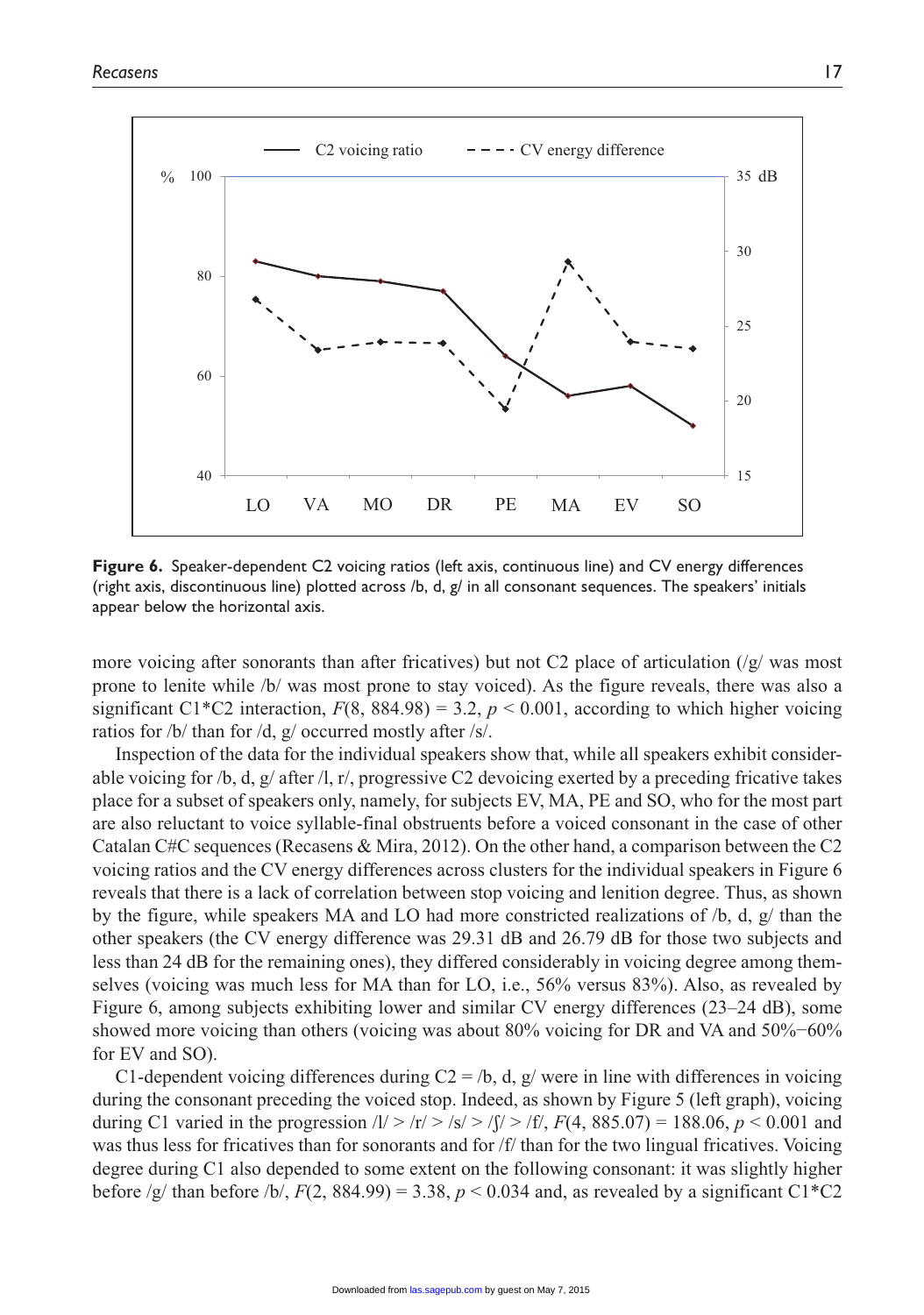interaction,  $F(7, 114.69) = 40.6$ ,  $p < 0.001$ , it varied as a function of C2 to a larger extent in clusters with a fricative C1 (/fb, fg/ > /fd/; /sd, sg/ > /sb/; / $\int d$ ,  $\int g$ / > / $\int d$ /) than in those with C1 = /l, r/.

## **4 Discussion**

The main goal of the present study was to ascertain differences in voiced stop lenition in Catalan heterosyllabic C#C sequences composed of C1 = /f, s, f, l, r/ and C2 = /b, d, g/, as evaluated from energy measures involving the target consonant, and the following vowel and the preceding consonant. In line with other works on the subject for Spanish, Italian and Catalan, results show that stop lenition achieved through segmental shortening and undershoot is a variable process whose phonetic implementation depends on the consonants and vowels involved.

In agreement with previous studies, a greater lenition degree has been found to hold for  $/g$  than for /b, d/. As pointed out in section 1.1, the rationale for this finding may be sought in the difficulty involved in closure formation for true velars which may result in air leakage through the dorsal constriction. Contrary to several previous reports, while being longer than /d/ and /g/, /b/ did not turn out to be more resistant to lenition than /d/ across context conditions. Regarding the effect of the preceding consonant, voiced stops were more stop-like after fricatives than after sonorants (see Hualde, Shosted, & Scarpace, 2011 and Martínez-Celdrán & Regueira, 2008). This finding is in accordance with differences in intraoral pressure: the production of lingual fricatives requires a high oral pressure level associated with the passage of considerable airflow through a narrow supraglottal constriction; less oral pressure for /l, r/ is consistent with the passage of airflow through wide oral openings in the case of the lateral and of a short central contact which barely impedes airflow for the one-contact rhotic, which was essentially the only realization of preconsonantal /r/ available in the present investigation.

Lenition degree was found to be positively correlated with voicing degree when the effect of C1 on C2 was taken into consideration. Indeed,  $/b$ , d,  $g/$  exhibited higher voicing ratios after sonorants than after fricatives also in agreement with differences in intraoral pressure between these consonant types. Similar voicing differences for a stop C2 as a function of a preceding sonorant versus obstruent C1 have been reported to occur in Catalan CC#C sequences with a voiced C3, which does not appear to be too much in line with voicing assimilation in heterosyllabic consonant clusters being a regressive process in this language (Recasens & Mira, 2013). The positive relationship between lenition degree and voicing in the C#C sequences under analysis in the present study is not related to C2 place of articulation however: while lenition varies in the progression  $\frac{g}{>h}$ , d/ (presumably due to the specific characteristics of the velar constriction), /b/ is more prone to stay voiced than  $/d$ , g/ (which is in agreement with the labial exhibiting a larger back cavity and more vocal tract wall compliance than the dental and the velar).

The /fC/ sequences exhibited an exceptional behaviour in that /f/ triggered more stop-like realizations of /b, d, g/ than /s, f, l, r/ while being less intense than the two lingual fricatives and the two sonorants /l, r/. As pointed out in the Introduction section, the reason why /b/ was prone to be realized as a stop after /f/ may be sought in the fact that an approximant realization of the voiced bilabial consonant could impair the weak /f/ frication noise. The fact that resistance to voiced stop lenition in /fC/ sequences applied to /d/ and /g/ as well implies that other factors must be at work. One such factor could be the low frequency of occurrence of  $/f$  in word-final position in Catalan mostly when monosyllabic and bisyllabic words are taken into account. This hypothesis appears to be supported by data for other Catalan phonological processes: in word-final intervocalic position where fricatives undergo voicing in Catalan, the labiodental fricative exhibits less voicing and is longer than the alveolar and palatoalveolar fricatives (Recasens & Mira, 2012); unlike /s#s/ and  $\sqrt{\frac{H}{f}}$ , the sequence /f#f/ does not simplify into [f] (Pons-Moll, Lloret, & Jiménez, 2011); as shown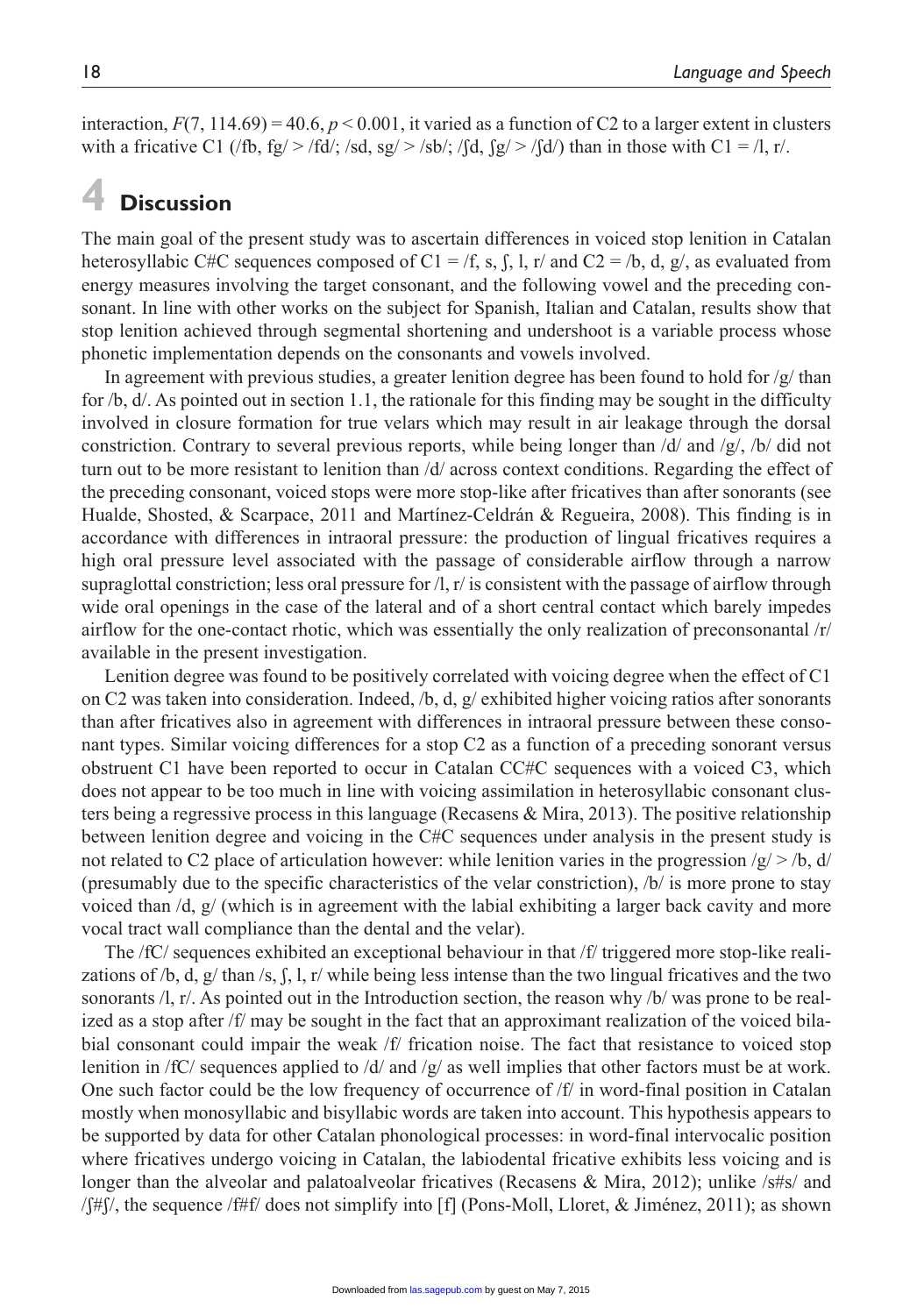in Figure 5 (left graph), /f/ showed less voicing than /s,  $\int$ / when followed by /b, d, g/ (in Catalan, syllable-final obstruents are supposed to assimilate in voicing to any following voiced syllableinitial consonant), and there was considerable progressive devoicing in the case of the sequences /fb, fd, fg/. All these data support the view that /f/ is 'strengthened' in conditions which could endanger its phonetic integrity by, among other possible mechanisms, causing following  $/b$ , d,  $g/$ to be more stop-like and to exhibit less voicing than expected.

Another finding is that  $/b$ , d, g/ are prone to be more stop-like when C1 and C2 are (quasi-) homorganic than when they are heterorganic, mostly in sequences with a fricative C1 such as /sd/ and also /fb/, where /b/ was longer than /d,  $g/$  in the sequences /fd, fg/. Homorganicity facilitates the application of other relevant phonetic or phonological processes in consonant clusters, such as stop insertion or manner assimilation (e.g.,  $\langle \text{ns} \rangle$  > [nts] and  $\langle \text{tl} \rangle$  > [11] in Catalan; Recasens, 2014). It appears to also play an active role in C2 lenition in the clusters /lg, rg/ where some approximation of the tongue dorsum rear to the pharyngeal wall or the velar region (Proctor, 2009) may cause  $\frac{g}{q}$ to fall short of its dorsovelar target; in agreement with this interpretation, /g/ was found to be shorter and less intense than /b, d/ after /l, r/ (see Figure 2, left graph, and Figure 3, right graph).

Data presented in this investigation reveal that the energy difference measure captures quite successfully differences in postconsonantal  $/b$ , d,  $g/$  lenition as a function of the target voiced stop and the preceding consonant. In many instances the velocity of the CV and CC energy transitions was also found to be positively associated, respectively, with the size of the CV and CC energy differences. Thus, for example, values for the two parameters (energy difference and velocity) were higher for VC#CV sequences with C2 =  $/b$ , d/ than for those with C2 =  $/g$  and for clusters with a fricative than for those with a sonorant in C1 position.

In some cases there was, however, a mismatch between the acoustic energy data and articulatory evidence for the clusters under analysis. Thus, as reported in previous studies (Hualde, Shosted,  $\&$ Scarpace, 2011), the homorganic sequence /ld/ yielded higher CV energy differences than expected in spite of /l/ and /d/ showing a complete dentoalveolar closure and therefore /d/ being realized typically as a stop in this cluster (see relevant electropalatographic data for this consonant sequence in Recasens & Pallarès, 2001a). The finding that /d/ exhibited energy values well above zero in spite of being occluded could be ascribed to airflow going through lateral passages located behind the lingual closure and the front sides of the palate not only during /l/ but during following /d/ as well. In these circumstances  $\frac{1}{d}$  and  $\frac{d}{d}$  can still differ in that  $\frac{1}{d}$  exhibits more airflow and is thus more intense than /d/, and /d/ but not /l/ is produced with a more or less prominent burst. A similar situation applies to the cluster /nd/ where /d/ is articulated with a complete closure and may show some acoustic excitation whenever it becomes nasalized. The data just referred to reveal that, in partial disagreement with Hualde, Shosted, & Scarpace (2011), the intensity difference between /b, d, g/ and the following vowel is not always inversely correlated with labial or lingual constriction opening for the target stop consonant such that the lower the intensity difference the wider the constriction. Indeed, using articulatory data for /b/, Parrell (2010) has shown that this and other acoustic intensity measures are not too highly correlated with articulatory measures of degree of constriction. This lack of a correlation is due to at least two factors: airflow may exit the mouth not only through the central constriction but also through the mouth sides, as for the /ld/ case referred to above; an increase in airflow volume across the glottis and the supraglottal constriction should contribute to an increase in formant intensity more or less independently of constriction size.

This paper shows different lenition degrees for  $/b$ , d,  $g/$  as a function of the manner and place characteristics of the preceding and target consonants, which is indicative that the lenition process does not apply categorically in Catalan. This scenario appears to be consistent with a productionbased model which takes into consideration several articulatory and aerodynamic factors rather than with other accounts stating that lenition involves the minimization of articulatory effort or the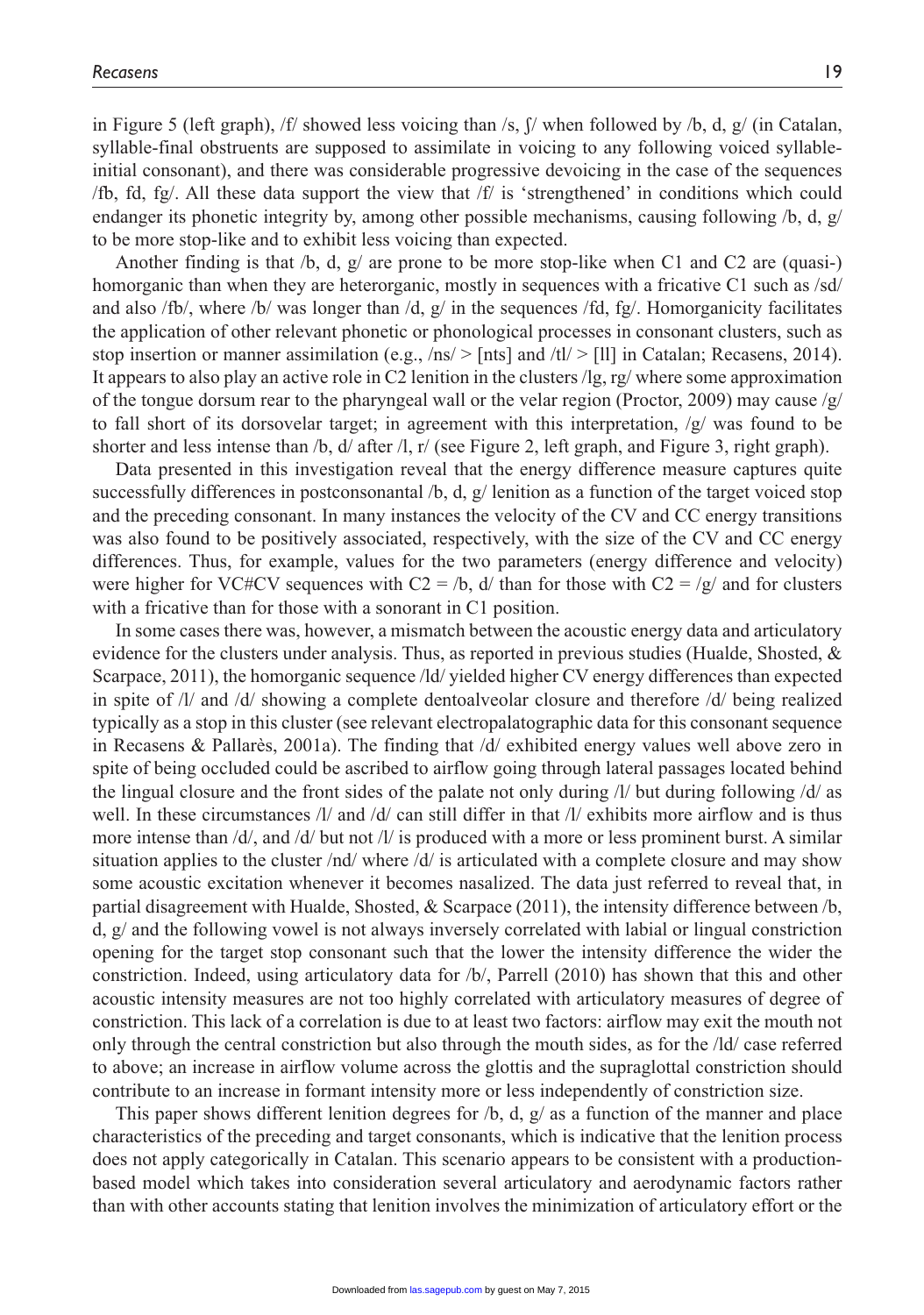acoustico-perceptual optimization of an ongoing prosodic constituent (see Introduction). Indeed, there is no apparent reason why differences in articulatory effort should cause voiced stops to lenite after heterorganic consonants rather than after homorganic ones or after liquids rather than after obstruents. In fact, since articulatory effort is expected to be less in homorganic than heterorganic consonant sequences lenition ought to be more prone to operate on the former clusters than on the latter which is just the opposite of what appears to be taking place. On the other hand, several principles ruling postconsonantal stop lenition in consonant clusters are based on production constraints and cannot be formulated in acoustico-perceptual terms. In particular, lenition depends crucially on place of articulation and constriction degree for the target voiced stop (for velars > labials, dentals), on intraoral pressure level for C1 (for fricatives > liquids) and on whether C1 and C2 are homorganic or heterorganic (C2 is often realized as a stop in the sequences /fb, ld/ and less often in /sd, ʃd, rd/, and mostly as an approximant in the remaining segmental combinations). Other factors may also play a role such as the frequency of occurrence for the word-final consonant (as for  $CI = /f /$  in Catalan), speech rate and prosodic prominence.

These Catalan data and data on dialect-dependent differences in lenition degree may throw light on the evolutionary pathway from the early stages of lenition to scenarios where approximant realizations become much more frequent or [b, d, g] and  $[\beta, \delta, \gamma]$  may be considered to occur in complementary distribution. Whether derived from originary voiceless or voiced stops, lenition involves gestural reduction at its first evolutionary stages which is usually manifested through shortening and a decrease in articulatory displacement and in tongue or lip contact at closure location. At this point the lenition process is highly variable, as in Rome Italian where intervocalic /d,  $g$ / may be realized as stops or approximants and may even be deleted (['lado] and ['la( $\delta$ )o] for ['lato] 'side'; Hualde & Nadeu, 2011b). A highly variable phonetic scenario also applies to /k/ lenition in Pisan Italian (Marotta, 2008). At its final stage, lenition may yield the systematic effacement of the approximant realizations, as in Old French where  $\alpha$ , g/ were effaced in intervocalic position (see section 1).

A stable allophonic scenario is that of Spanish and Catalan where lenition operates extensively postvocalically and after certain consonants though, in disagreement with descriptive accounts, not categorically but more or less often depending on articulatory and aerodynamic factors. In this case we appear to be facing a gradual process with one of the two allophones prevailing upon the other at the extremes of the lenition scale (approximant realizations are clearly favoured by a preceding vowel and by consonants which allow freely the passage of airflow and a low intraoral pressure level, and stop realizations by a pause and occluded consonants), and allophonic differences shrinking towards the middle of the scale (both stop and approximant realizations may show up after fricatives).

Now the question arises as to why lenited and non-lenited allophones may survive in such a contextually determined, albeit variable and apparently unstable, situation. As found by Gurevich's language survey this finding is consistent with lenition processes being overwhelmingly meaningmaintaining (they result in free variation or allophonic distribution but not in phonological neutralization), as it occurs precisely in Spanish or Catalan where  $[\beta, \delta, \gamma]$  cannot be confused with other existing sounds (Gurevich, 2004). This appears to be in line with listeners being largely insensitive to the phonetic difference between voiced stop and approximant realizations of  $/b$ , d, g/, and definitely less sensitive to this manner distinction than to the contrast between voiced and voiceless stops (Kaplan, 2010). In order to explore this issue, future research should test the extent to which listeners are sensitive to lenition differences between more approximant-like and more stop-like realizations of  $\beta$ , d, g/ by manipulating acoustic parameters such as consonant intensity and duration in synthetic speech experiments.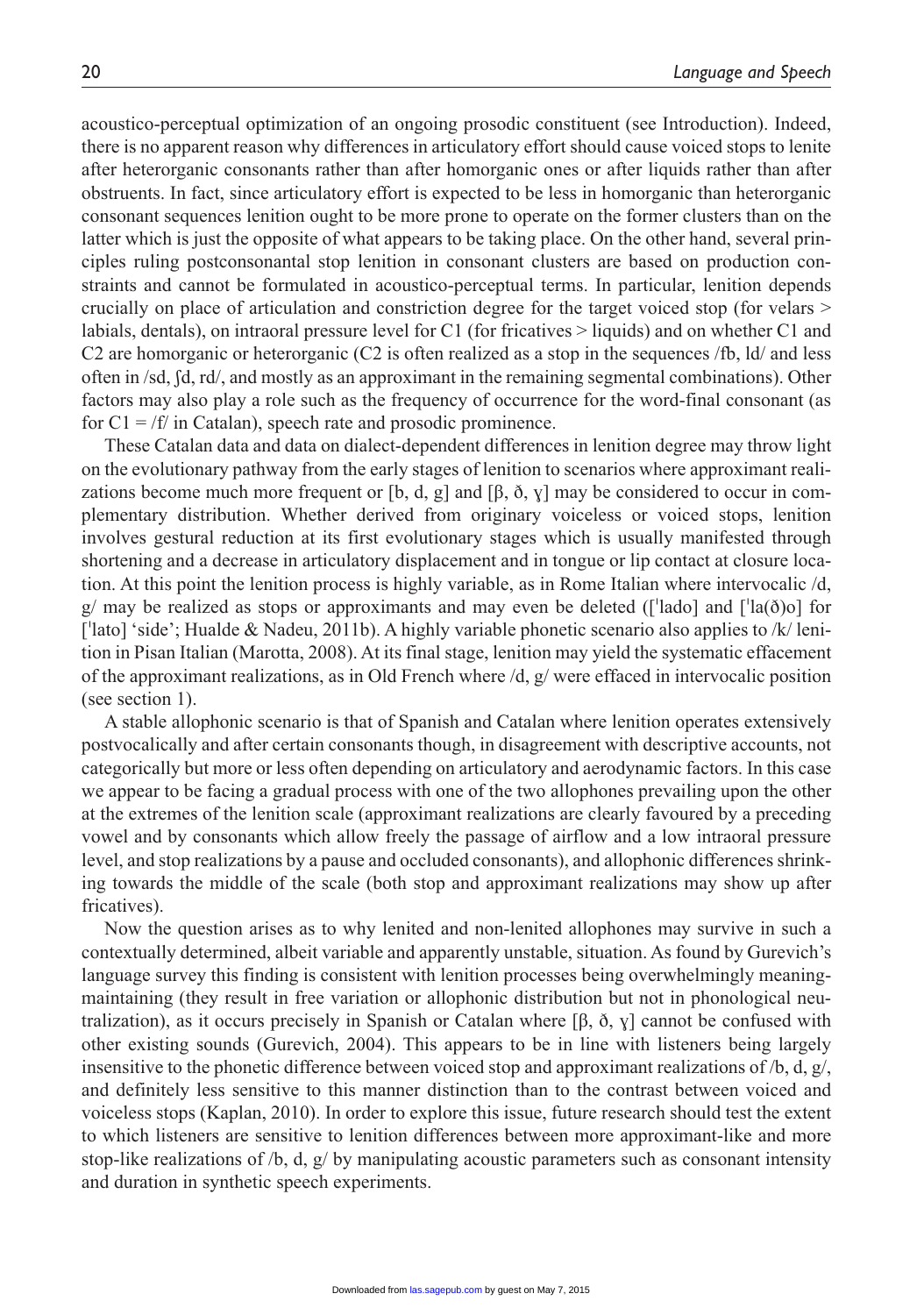#### **Acknowledgements**

I would like to thank Meritxell Mira for her assistance with the data analysis procedure and an anonymous reviewer for his/her insightful comments on a previous version of the manuscript.

#### **Funding**

This research has been funded by projects FFI-2009-09339 from the Spanish Ministry of Innovation and Science and FFI2013-40579-P from the Spanish Ministry of Economy and Competitiveness, by ICREA (Catalan Institution for Research and Advanced Studies), and by the research groups 2009SGR003 and 2014SGR61 from the Catalan government.

#### **References**

- Abadal, S., & Recasens, D. (2009). *Peakdet2. An instructions manual*. Retrieved from [http://voiceresearch.](http://voiceresearch.free.fr/egg) [free.fr/egg.](http://voiceresearch.free.fr/egg)
- Bauer, L. (2008). Lenition revisited. *Journal of Linguistics*, *44*, 605–624.
- Bergmann, P. (2012). Articulatory reduction and assimilation in n#g sequences in complex words in German. In P. Hoole, L. Bombien, M. Pouplier, Ch. Mooshammer & B. Kühnert (Eds.), *Consonant clusters and structural complexity* (pp. 311–344). Berlin/New York: Mouton de Gruyter.
- Blevins, J. (2004). *Evolutionary phonology: The emergence of sound patterns*. Cambridge, UK: Cambridge University Press
- Boersma, P., & Weenink, D. (2013). *Praat: Doing phonetics by computer*. Retrieved from [http://www.praat.](http://www.praat.org) [org](http://www.praat.org).
- Bouavichith, D., & Davidson, L. (2013). Segmental and prosodic effects on intervocalic voiced stop reduction in connected speech. *Phonetica*, *70*, 182–206.
- Browman, C. P., & Goldstein, L. (1991). Gestural structures: Distinctiveness, phonological processes, and historical change. In I. G. Mattingly & M. Studdert-Kennedy (Eds.), *Modularity and the motor theory of speech perception* (pp. 313–338). Hillsdale, NJ: Lawrence Erlbaum Associates.
- Browman, C. P., & Goldstein, L. (1992). Articulatory phonology: An overview. *Phonetica*, *49*, 155–180.
- Carrasco, P., & Hualde, J. I. (2009, June 17–18). *Spanish voiced allophony reconsidered*. Paper presented at the Phonetics and Phonology in Iberia Conference, Las Palmas de Gran Canaria, Spain.
- Carrasco, P., Hualde, J. I., & Simonet, M. (2012). Dialectal differences in Spanish voiced obstruent allophony: Costa Rican vs. Iberian Spanish. *Phonetica*, *69*, 149–179.
- Colantoni, L., & Marinescu, I. (2010). The scope of stop weakening in Argentine Spanish. In M. Ortega-Llebaria (Ed.), *Selected Proceedings of the 4th Conference on Laboratory Approaches to Spanish Phonology* (pp. 100–114). Somerville, MA: Cascadilla Proceedings Project.
- Cole, J., Hualde, J. I., & Iskarous, K. (1999). Effects of prosodic and segmental context on/g/-lenition in Spanish. In O. Fujimura, B.D. Joseph, & B. Palek (Eds.), *Proceedings of the Fourth International Linguistics and Phonetics Conference* (pp. 575–589). Prague: The Karolinum Press.
- Cravens, T. D. (2002). *Comparative historical dialectology. Italo-Romance clues to Ibero-Romance sound change*. Amsterdam: John Benjamins.
- Dorman, M. F., Studdert-Kennedy, M., & Raphael, L. J. (1977). Stop-consonant recognition: Release bursts and formant transitions as functionally equivalent, context-dependent cues. *Perception and Psychophysics*, *22*, 109–122.
- Eddington, D. (2009, June 17–18). *A gradient analysis of Spanish voiced approximants: New data undermine some traditional notions*. Paper presented at Phonetics and Phonology in Iberia, Las Palmas, Spain.
- Eddington, D. (2011). What are the contextual phonetic variants of /β, ð, γ/ in colloquial Spanish?. *Probus*, *23*, 1–19.
- Ellis, L., & Hardcastle, W. J. (2002). Categorical and gradient properties of assimilation in alveolar to velar sequences: Evidence from EPG and EMA data. *Journal of Phonetics*, *30*, 373–396.
- Gordon, M., Barthmaier, P., & Sand, K. (2002). A cross-linguistic acoustic study of voiceless fricatives. *Journal of the International Phonetic Association*, *32*, 141–174.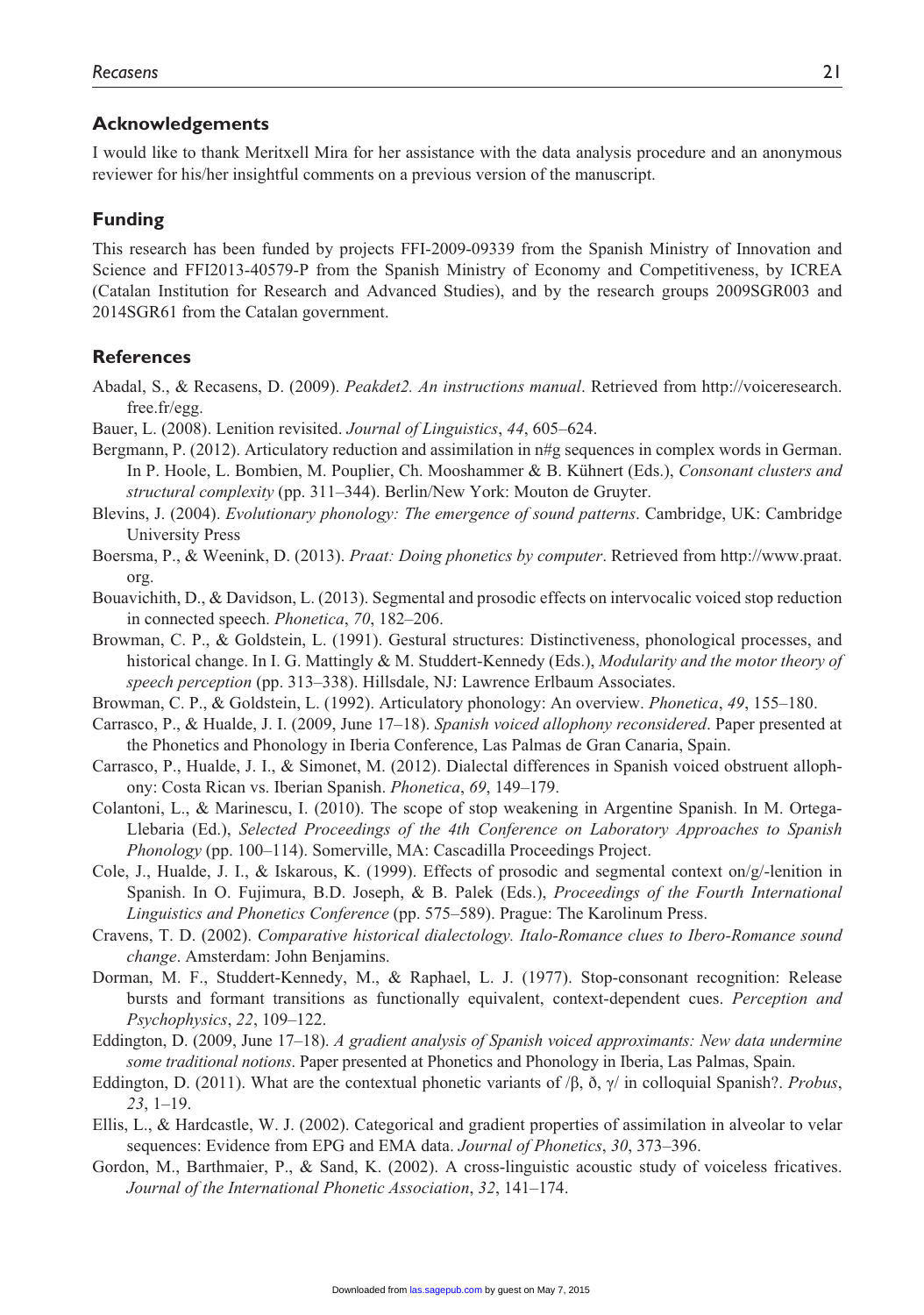- Gurevich, N. (2004). *Lenition and contrast: The functional consequences of certain phonologically conditioned sound changes*. New York: Garland Publishing.
- Gurevich, N. (2011). Lenition. In M. van Oostendorp, C. J. Ewen, E. Hume & K. Rice (Eds.), *The Blackwell companion to phonology* (pp. 1559–1575). Malden, MA: Blackwell.
- Haggard, M. P. (1978). The devoicing of voiced fricatives. *Journal of Phonetics*, *6*, 95–102.
- Hualde, J. I., & Nadeu, M. (2011a). Lenició i contrast fonèmic en català central i mallorquí. In M.R. Lloret & C. Pons (Eds.), *Noves aproximacions a la fonologia i la morfologia del català* (pp. 275–293). Alacant: Institut Universitari de Filologia Valenciana.
- Hualde, J. I., & Nadeu, M. (2011b). Lenition and phonemic overlap in Rome Italian. *Phonetica*, *68*, 215–242.
- Hualde, J. I., Nadeu, M., & Simonet, M. (2010). Lenition and phonemic contrast in Majorcan Catalan. In S. Colina, A. Olarrea & A. M. Carvalho (Eds.), *Romance linguistics 2009* (pp. 63–79). Amsterdam: John Benjamins.
- Hualde, J. I., Shosted, R., & Scarpace, D. (2011). Acoustics and articulation of Spanish /d/ spirantization. In W.-S. Lee & E. Zee (Eds.), *Proceedings of the XVII International Congress of Phonetic Sciences* (pp. 906–909). Hong Kong: City University of Hong Kong.
- Hualde, J. I., Simonet, M., & Nadeu, M. (2011). Consonant lenition and phonological recategorization. *Laboratory Phonology*, *2*, 275–300.
- Hualde, J. I., Simonet, M., Shosted, R., & Nadeu, M. (2010, March 26–28). Quantifying Iberian spirantization: Acoustics and articulation. In *40th Linguistic Symposium on Romance Languages, Selected Proceedings* (pp. 26–28). Seattle, WA: University of Washington.
- Jongman, A., Wayland, R., & Wong, S. (2000). Acoustic characteristics of English fricatives. *Journal of the Acoustical Society of America*, *108*, 1252–1263.
- Kaplan, A. (2010). *Phonology shaped by phonetics: The case of intervocalic lenition* (Unpublished PhD dissertation). University of California, Santa Cruz.
- Kent, R. D., & Moll, K. L. (1972). Cinefluorographic analyses of selected lingual consonants. *Journal of Speech, Language and Hearing Research*, *15*, 453–473.
- Kingston, J. (2008). *Lenition*. In L. Colantoni & J. Steele (Eds.), *Selected Proceedings of the 3rd Conference on Laboratory Approaches to Spanish Phonology* (pp. 1–31). Somerville, MA: Cascadilla Press.
- Kirchner, R. (2001). *An effort-based approach to consonant lenition* (PhD dissertation). London: Routledge.
- Kirchner, R. (2004). *Consonant lenition*. In B. Hayes, R. Kirchner & D. Steriade (Eds.), *Phonetically based phonology* (pp. 313–345). Oxford: Oxford University Press.
- Lavoie, L. (2001). *Consonant strength: Phonological patterns and phonetic manifestation*. New York: Routledge.
- Marotta, G. (2008). Lenition in Tuscan Italian (Gorgia Toscana). In J. Brandão de Carvalho, T. Scheer & P. Ségéral (Eds.), *Lenition and fortition* (pp. 235–271). Berlin: de Gruyter.
- Martínez Celdrán, E. (2008). Some chimeras of traditional Spanish phonetics. In L. Colantoni & J. Steele (Eds.), *Selected Proceedings of the 3rd Conference on Laboratory Approaches to Spanish Phonology* (pp. 32–46). Somerville, MA: Cascadilla Press.
- Martínez-Celdrán, E., & Regueira, X. L. (2008). Spirant approximants in Galician. *Journal of the International Phonetic Association*, *38*, 51–68.
- Navarro Tomás, T. (1971). *Manual de pronunciación española*, 19th edn. Madrid: Consejo Superior de Investigaciones Científicas.
- Ohala, J. J. (1990). The phonetics and phonology of aspects of assimilation. In J. Kingston & M. Beckman (Eds.), *Papers in laboratory phonology I: Between the grammar and the physics of speech* (pp. 258–275). Cambridge: Cambridge University Press.
- Ohala, J. J., & Riordan, C. J. (1979). Passive vocal tract enlargement during voiced stops. In J. J. Wolf & D. H. Klatt (Eds.), *Speech communication papers* (pp. 89–92). New York: Acoustical Society of America.
- Ohala, J. J., & Solé, M. J. (2010). *Turbulence in phonology*. In S. Fuchs, M. Toda & M. Zygis (Eds.) *Turbulent sounds. An interdisciplinary guide* (pp. 37–97). Berlin: Mouton de Gruyter.
- Ortega-Llebaria, M. (2003). Effects of phonetic and inventory constraints in the spirantization of intervocalic voiced stops: Comparing two different measurements of energy change. In M. J. Solé, D. Recasens & J.